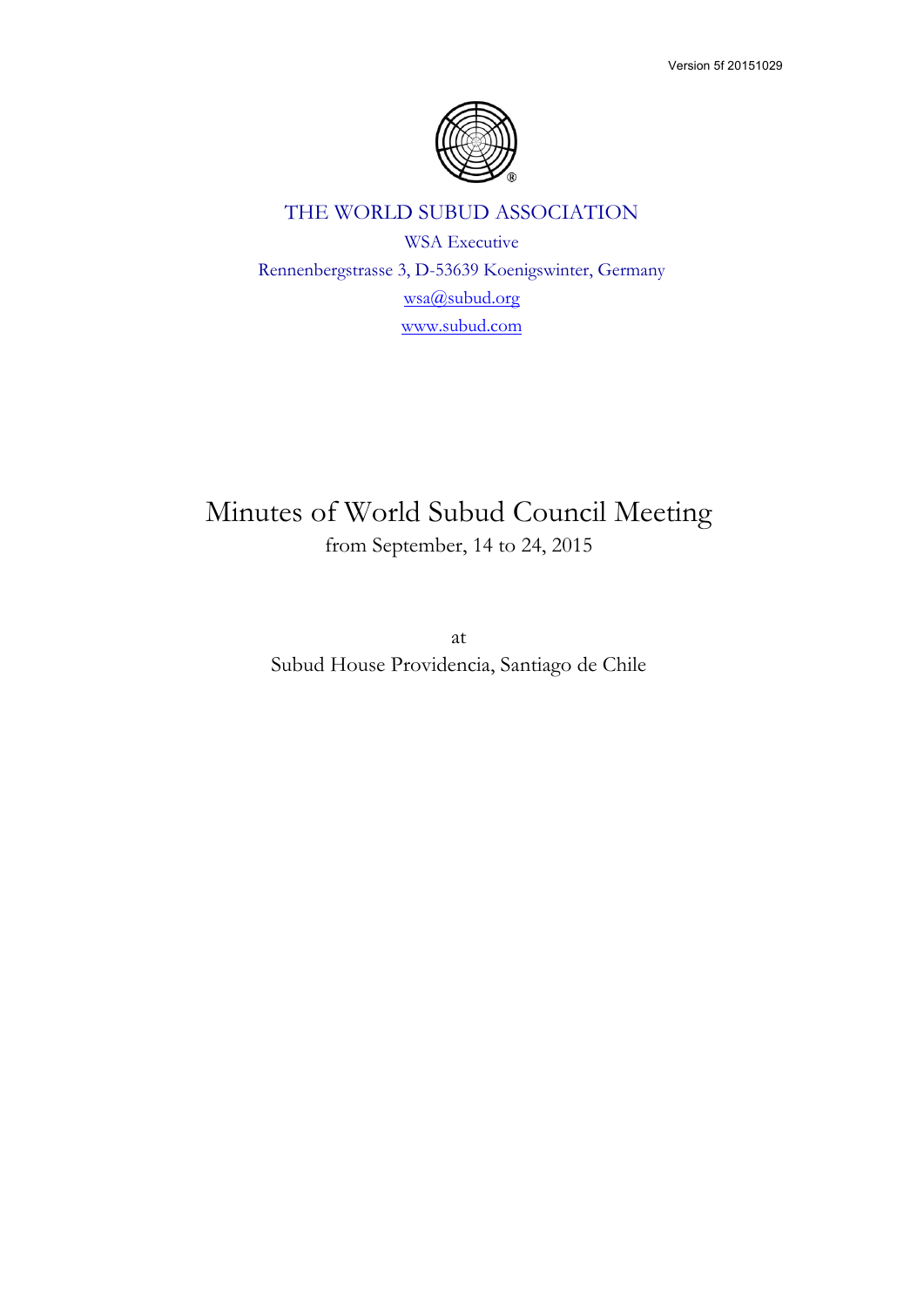We, the undersigned, hereby certify that the attached minutes are a true and accurate record of the 2015 World Subud Council Meeting held at the Subud House Providencia, Santiago de Chile, from September, 14 to 24

\_\_\_\_\_\_\_\_\_\_\_\_\_\_\_\_\_\_\_\_\_\_\_\_\_\_\_\_\_\_\_\_\_\_\_\_\_\_\_\_\_\_\_\_\_\_\_\_\_\_\_\_\_\_\_\_\_\_\_\_\_\_\_\_\_\_\_\_\_\_\_

 $\_$  , and the set of the set of the set of the set of the set of the set of the set of the set of the set of the set of the set of the set of the set of the set of the set of the set of the set of the set of the set of th

Date: Ismanah Schulze-Vorberg, WSA Executive Chair

Date: Salamah Dick LeClaire, WSA Secretary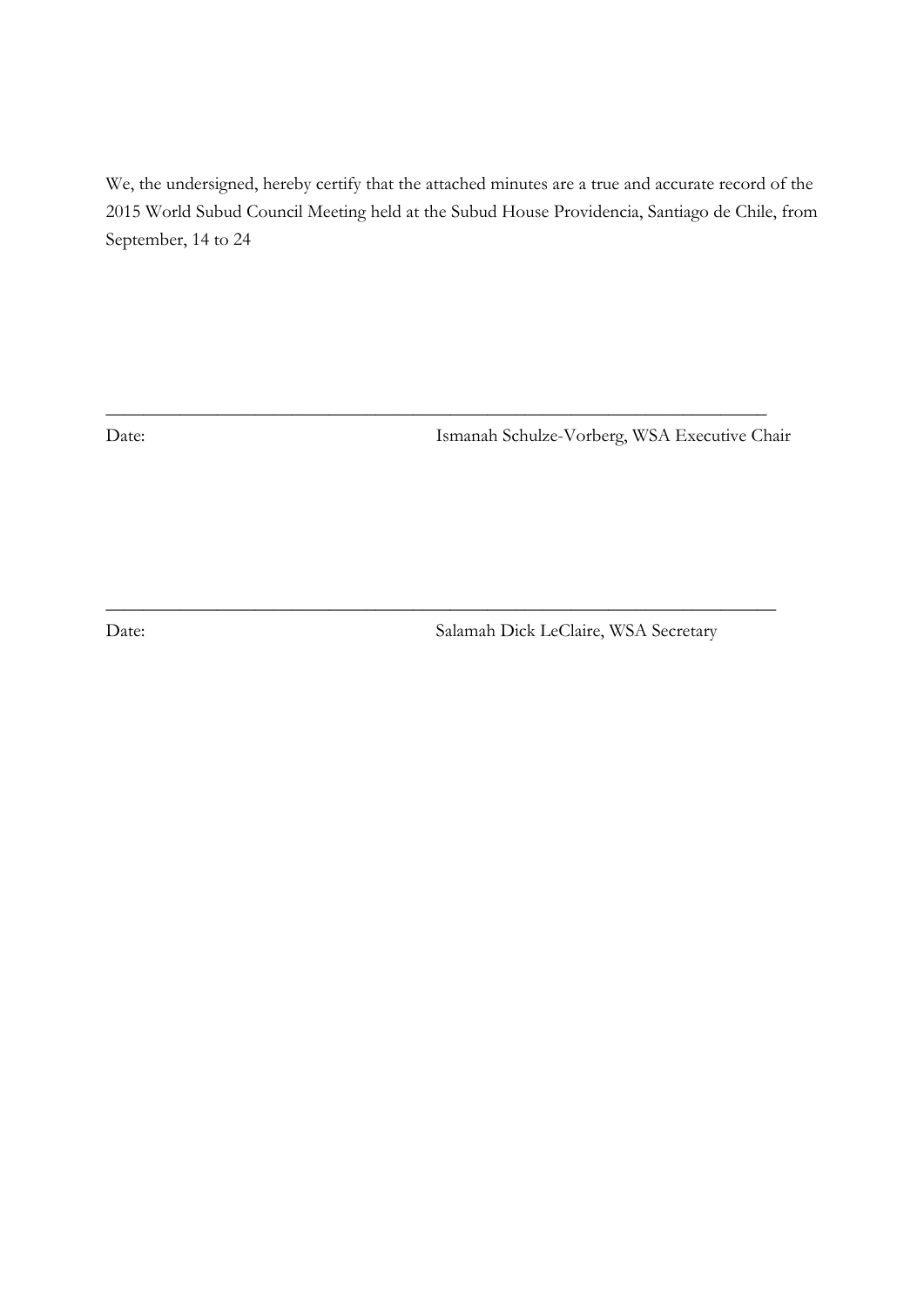#### **Attendees**

| World Subud Association Chairperson                       | Elias Coragem Dumit     |
|-----------------------------------------------------------|-------------------------|
| World Subud Association Deputy Chairperson                | Lucia Boehm             |
| World Subud Association Executive Chairperson             | Ismanah Schulze-Vorberg |
| World Subud Association Executive Vice Chairperson        | Anwar Ziesel            |
| World Subud Association Treasurer                         | Hilaria Dette           |
| World Subud Association Accountant                        | Elwyn Waugh             |
| World Subud Association Administrator                     | Salamah D. Le Claire    |
| Muhammad Subuh Foundation Chairperson                     | Marston Gregory         |
| Muhammad Subuh Foundation Legal Representative            | Luqman Rivera           |
| Susila Dharma International Association Chairperson       | Kohar Parra             |
| Subud Enterprise Services International Chairperson       | Hadrian Fraval          |
| Subud International Cultural Association Chairperson      | Sebastian Flynn         |
| Subud International Cultural Association Vice Chairperson | Felix Prieto            |
| Subud International Health Association Chairperson        | Maxwell Fraval          |
| Subud Youth International Activities Coordinator          | George Demers           |
| Subud International Youth representatives:                | Rhyana Blakeley         |
|                                                           | Davina Flynn            |
|                                                           | Konrad Muñoz            |
| World Subud Association Archives Coordinator              | Armand Bisson           |
| World Subud Association Care Support Coordinator          | Arnaud Delune           |
| World Subud Association Translations Unit Coordinator     | Elisa Sanchez-Caballero |
| <b>YES</b> Quest                                          | Peter Jenkins           |
|                                                           |                         |

#### **Zone Representatives/WSA Directors**

Zone 1 & 2 Suryadi Haryono Sumohadiwidjojo, Zone 3 Andrea Vivit, Zone 4 Farah Czwiertnia, Zone 5 Hakeem Naibi, Zone 6 Rida Liobo Loote, Zone 7 Fernando Fatah Nieva, Zone 8 Paloma Muñoz, Zone 9 Uraidah Arratia Becker

#### **International helpers**

Area 1: Rashida Cooper, Isti Jenkins, Rosario Moir, Nahum Harlap, Lewes Hayward, Matthew Moir, Area 2: Dahliani Drejza, Sjarifah Roberts, Sahlan Crona, Arifin Konrad, Sanderson Topham (apologies Olivia Brady),

Area 3: Myriam Ramsey, Suzanne Renna, Sarita Rodriguez, Sjarifuddin Harris, Mahmud Nestman, Hoan Toan Phan.

#### **Translators**

Carla Bock Moreno, Paloma de la Viña and Mutardo Bustillo

#### **Other Attendees and Observers**

Renato Sotelo, Chairperson of Subud Chile, Mauricio Castillo, organizer of the WSC meeting, and Subud members from Chile, Argentina and Colombia.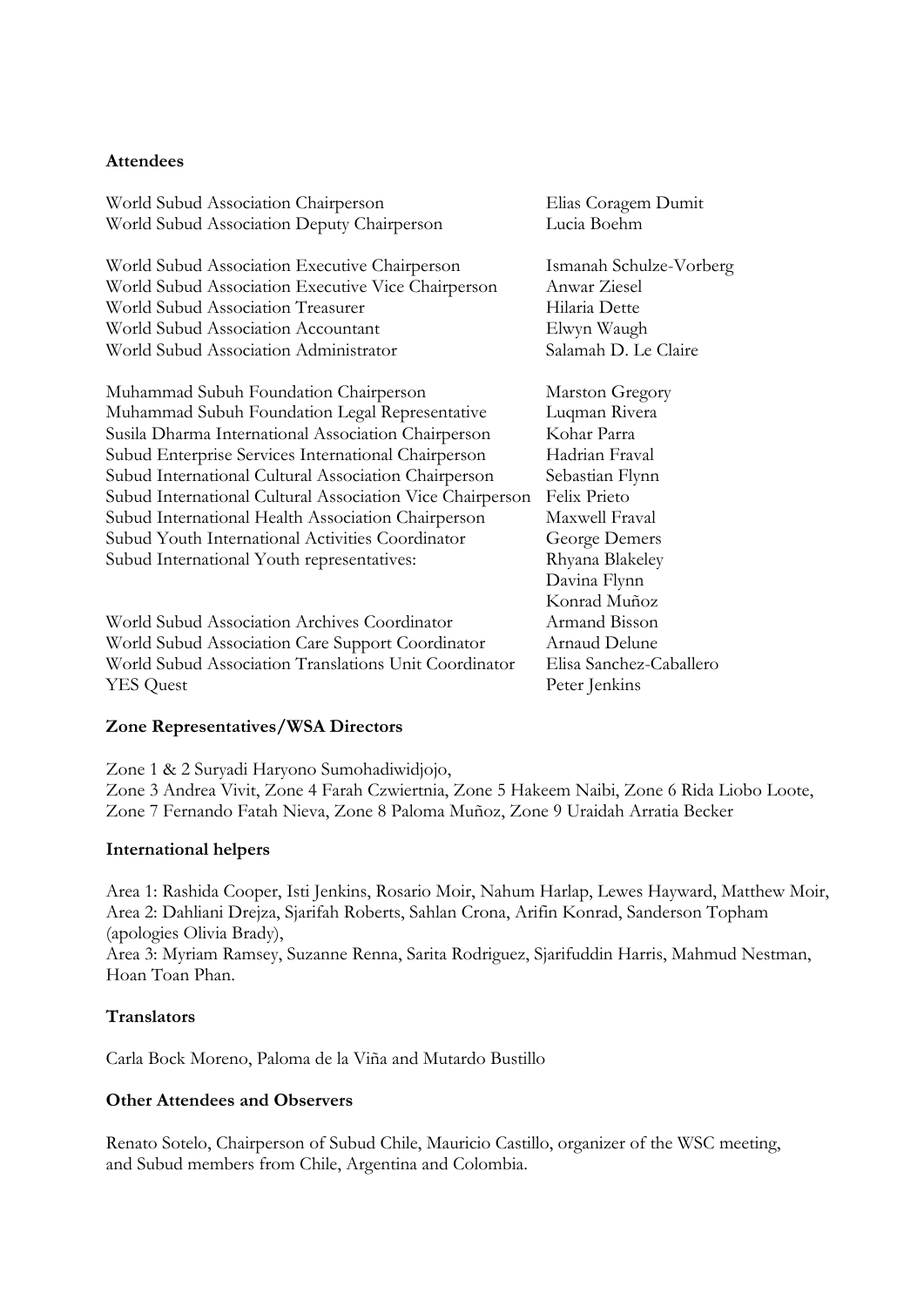Viktor Boehm, Susila Dharma Board Member, Francisca Bonilla, Mary Crona, Camille Roberts, Rusydah Ziesel (SICA, Zone 4).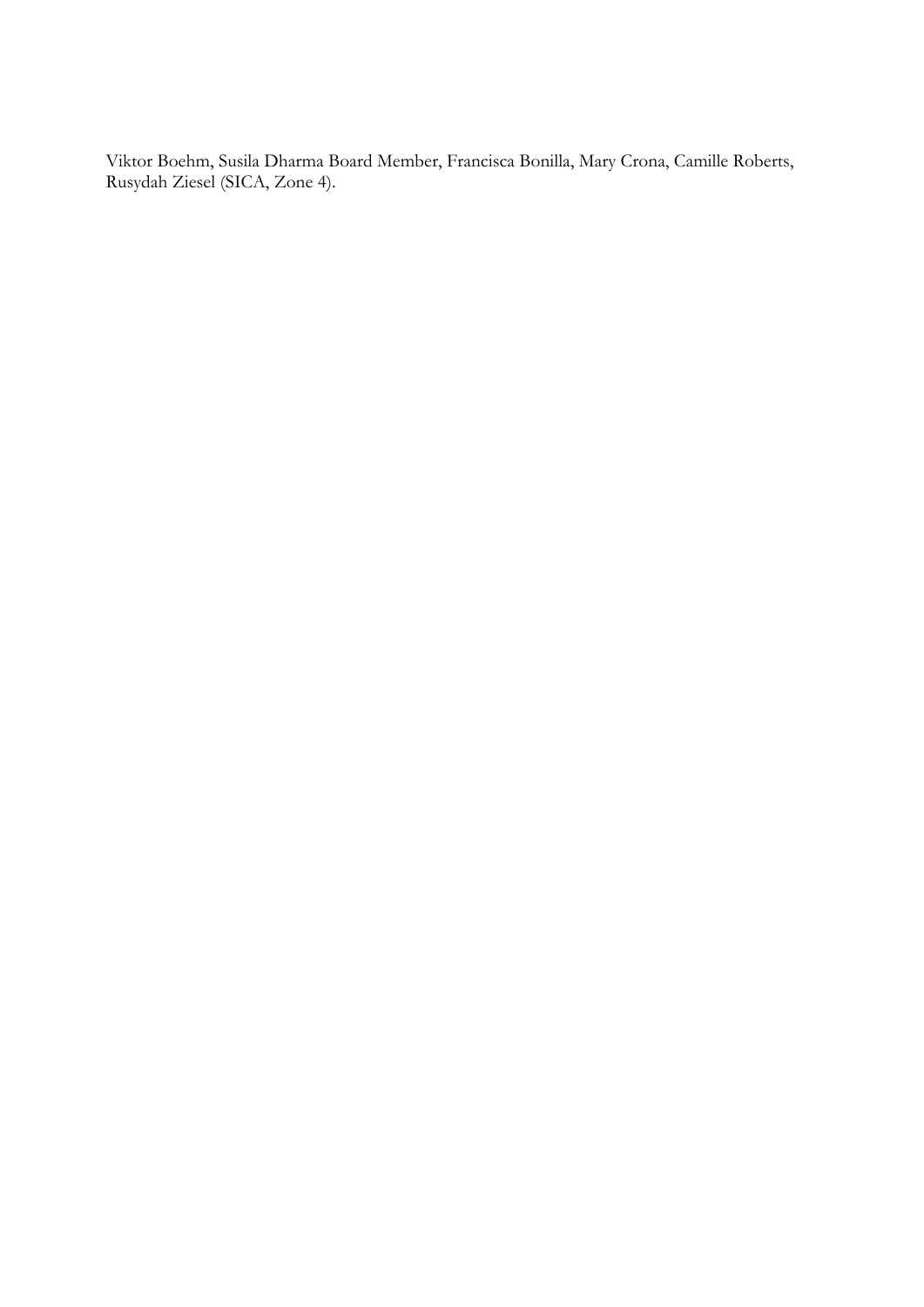# Content

Page

| $\mathbf{1}$            |     |  |
|-------------------------|-----|--|
| $\boldsymbol{2}$        |     |  |
| $\mathbf{3}$            |     |  |
|                         | 3.1 |  |
|                         | 3.2 |  |
| $\overline{\mathbf{4}}$ |     |  |
|                         | 4.1 |  |
|                         | 4.2 |  |
|                         | 4.3 |  |
|                         | 4.4 |  |
|                         | 4.5 |  |
| 5                       |     |  |
|                         | 5.1 |  |
|                         | 5.2 |  |
|                         | 5.3 |  |
|                         | 5.4 |  |
|                         | 5.5 |  |
| 6                       |     |  |
|                         | 6.1 |  |
|                         | 6.2 |  |
|                         | 6.3 |  |
|                         | 6.4 |  |
|                         | 6.5 |  |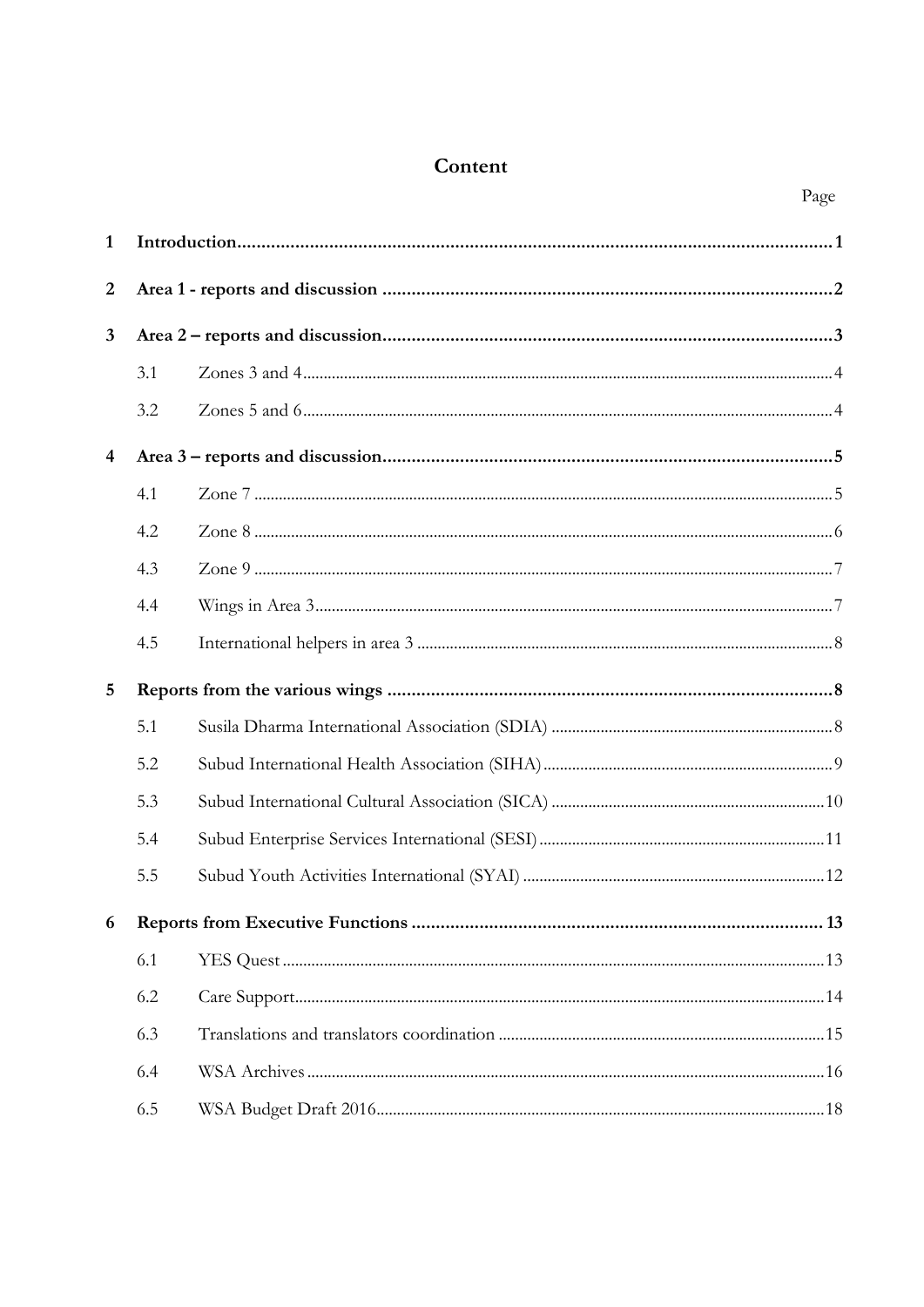| 7 |     |                                                                         |  |
|---|-----|-------------------------------------------------------------------------|--|
|   | 7.1 |                                                                         |  |
|   | 7.2 |                                                                         |  |
| 8 |     |                                                                         |  |
|   | 8.1 |                                                                         |  |
|   | 8.2 |                                                                         |  |
|   | 8.3 |                                                                         |  |
|   | 8.4 |                                                                         |  |
| 9 |     | Results from the Working Groups and Plenary Discussions/Action Plans 25 |  |
|   | 9.1 |                                                                         |  |
|   | 9.2 |                                                                         |  |
|   | 9.3 |                                                                         |  |
|   | 9.4 |                                                                         |  |

### **Attachments**:

Summary of Proposals and Recommendations voted and Passed Subud World Congress Puebla 2014

SICA Presentation to WSC – Santiago de Chile September 14 – 24, 2015 SICA In Memoriam project – Presentation, Santiago de Chile September 14 – 24, 2015 Archives Presentation to WSC – Santiago de Chile September 14 – 24, 2015 Subud Enterprises Services International – Presentation, Santiago de Chile, September 14 – 24, 2015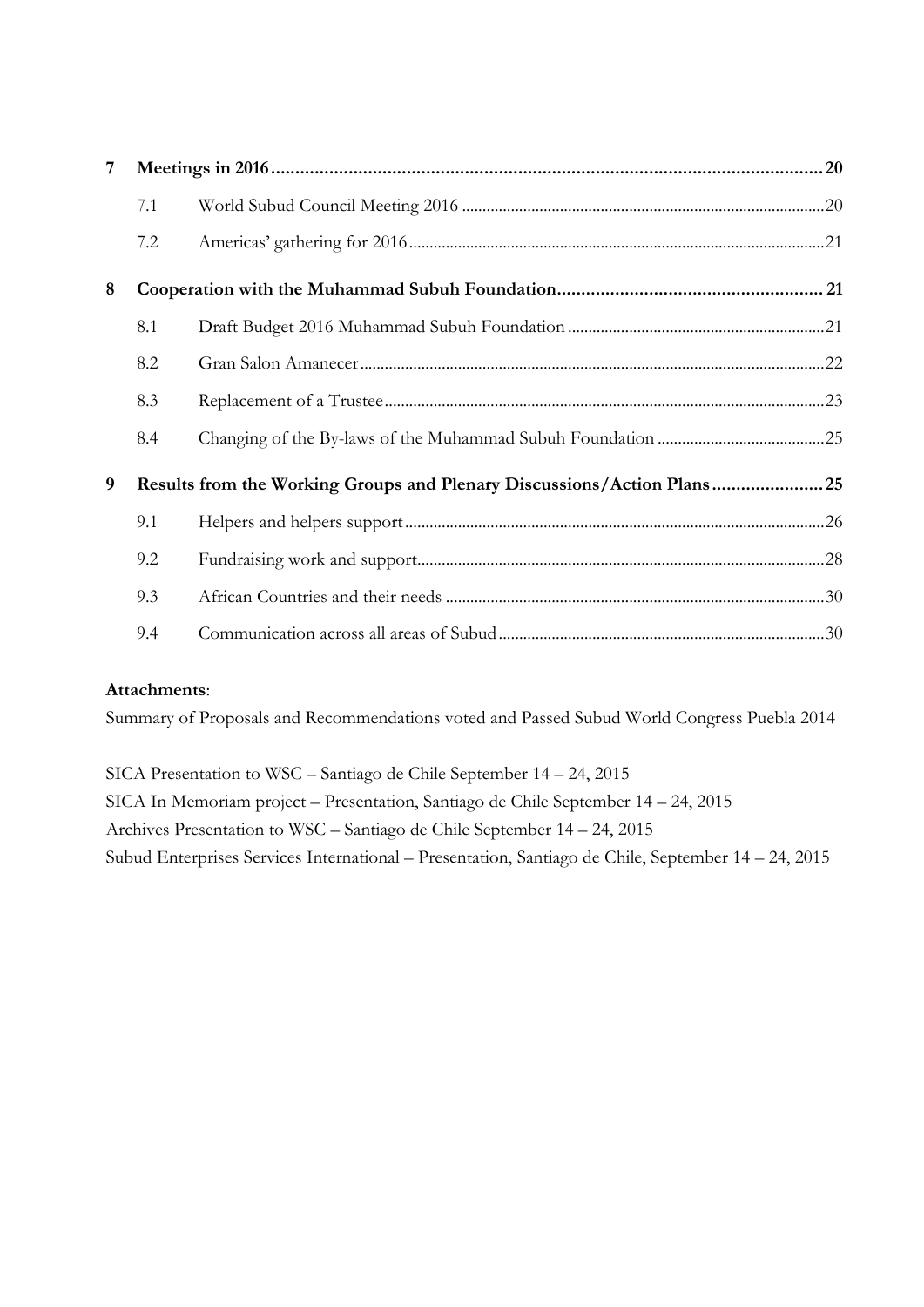# **1 Introduction**

Elias Coragem Dumit, Chair of World Subud Association, welcomed everyone and was especially pleased that all the members of the World Subud Council were able to be present at the meeting held in Santiago de Chile from September 14 to 24, 2015.

Of special note was the presence of both representatives from Zones 5 and Zone 6, Hakeem Naibi and Rida Liobo Loote, our African brothers. Their presence, through the efforts of many, was valued and appreciated. Also thanked were Carla Moreno, Elisa Sanchez and Paloma de la Viña who were able to provide assistance in translating for those who were not able to converse in English. We regretted the noted absence of Olivia Brady, international helper from South Africa, who was unable to attend due to illness.

Being that this was our first time together as a full Council and that many of us had not met before Elias, felt it important to facilitate working harmoniously, to spend time in introducing ourselves and in working together on the kejiwaan, identifying roles, strengths and challenges of each. Working with international helpers present, our first two days were devoted to becoming one body and one dewan.

The tentative agenda had been circulated prior to our meeting.

The following topics were identified:

- 1. The joint meetings between Muhammad Subuh Foundation and World Subud Association Amanecer and Gran Salon,
- 2. Working with all three areas separately,
- 3. Reviewing the congress resolutions of the Puebla Congress 2014,
- 4. Identifying the need for and the subsequent decision as to the location and time of the next World Subud Council meeting in 2016,
- 5. WSA Archives,
- 6. Wings,
- 7. Finances/Budget 2016,
- 8. Develop action plans for the continuing work of the council.

The representatives requested time to meet together as a group to become more familiar with each other and their individual ways of working.

Further, it was decided that each area would report to all those present and that needs and challenges would be identified for the zones in each area based on the reports. (Written reports of all zones had previously been shared with all representatives and attendees.) The council members would break up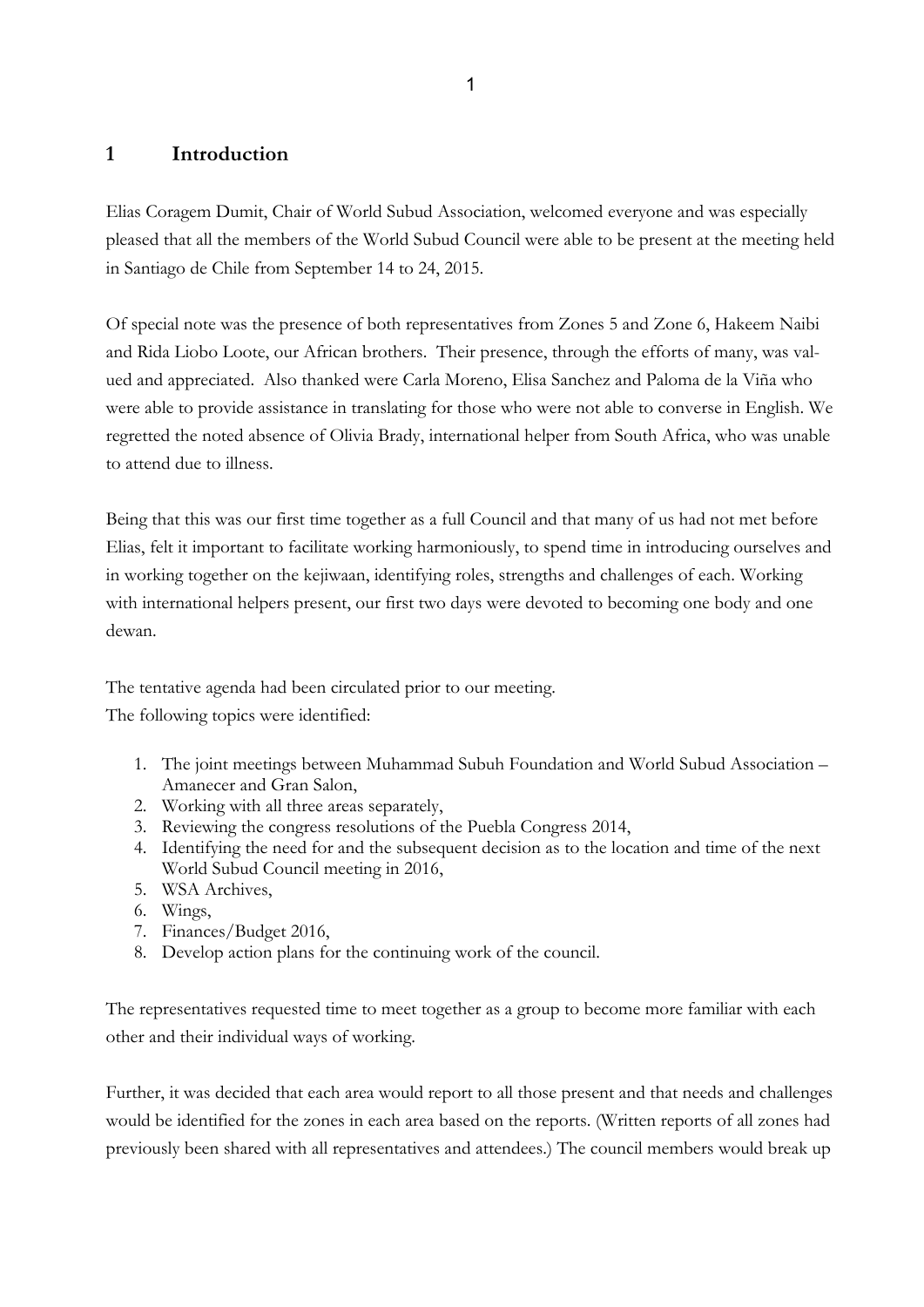into small groups and work on these identified needs common in all three areas and nine zones and develop action plans to facilitate solving challenges. Africa would have a separate working group to help identify the special needs and possible solutions in zones 5 and 6.

The wing chairs would report and have time to meet with the council members identifying their successes, programs and needs for the next year. After all presentations and discussions were complete, the draft budget for 2016 would be presented during the second week of the meetings, and would reflect adjustments due to the findings of the meeting. It would then be reviewed by those present.

Due to the fact that some members of council would need to leave early, adjustments to the flow of our agenda were made to accommodate all.

# **2 Area 1 - reports and discussion**

Area 1 – which includes zones 1 and 2 and all countries from North to South, East and West of Asia was the last to report to council. A report from the zone representative had been circulated prior to council meeting.

The area is geographically quite spread out, includes many cultures, languages, histories and religions, spreading from New Zealand to India. In some countries, where the government recognizes one belief system in God, Subud is not allowed and therefore, this creates sets of difficulties in following the latihan, not experienced in other zones. The countries may not be named in any of the minutes. The international helpers in this area have been very active and reported on the great economical difference in the membership from country to country which makes travel to congresses and meetings impossible for many who then rely on the visits from outsiders as they travel through the region. Literature needs to be translated into their own languages as English is not always the common language. The challenge in translations is, that they remain true to what Bapak said in his original talk and that the meaning and feeling of the words are not changed in the process of translation. Elisa Sanchez mentioned that she would like to have contact names of those who wish to translate, to help with this translation work. Literacy is a further challenge in some of the poorer more remote areas of India. (Establishing projects for this purpose would be helpful.) Helper support is a must as in certain areas, there exists confusion as to the individual role of helper, member, and committee. A challenge and need would be to plan a gathering for helper support (Asuhan) in the area.

Indonesia has a very large youth population, which is very active and involved in projects, such as Subud International Cultural Association (SICA), Susila Dharma International Association (SDIA) and is of great support during congresses. There are about 70 groups and many have their own Subud house, having been supported in part by MSF.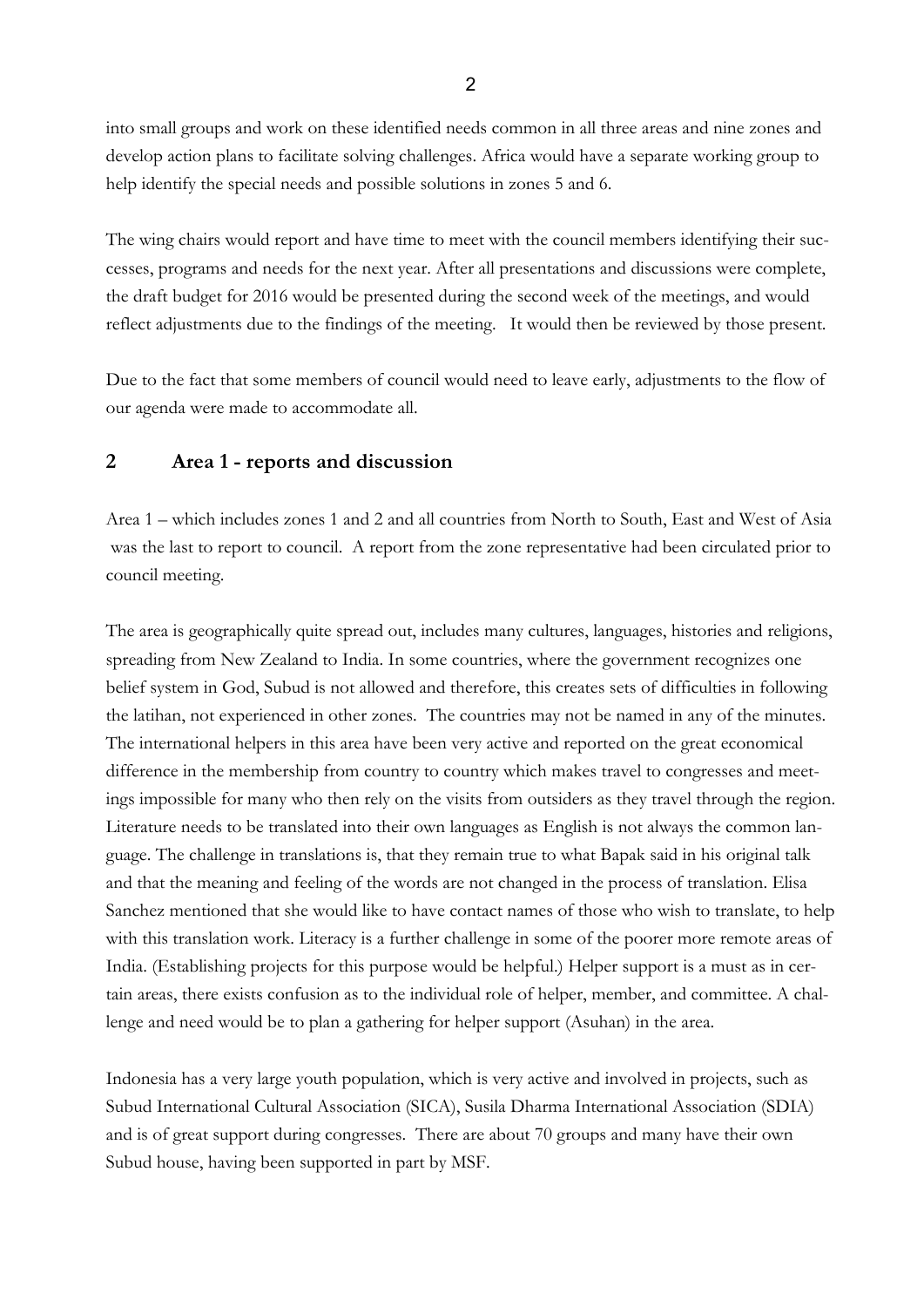On the kejiwaan side testing is basically carried out when Ibu Siti Rahayu is present and not on a regular basis. India needs more latihan premises especially in many of the more remote areas. There are many smaller country groups such as Vietnam, Japan, Thailand, Bangladesh, Colombo, which are strong and steady. In some areas, wings are not at all active as they are not allowed to be present in the eyes of the government. Many members in the countries express an interest in starting small enterprises and need the support and expertise of Subud Enterprises Services International (SESI).

Communication across the area is a problem due to difficulties in accessing the Internet and the prohibitive costs, in some areas, of media communication. Languages create a special difficulty as English is not always the common language. In 2016, the zone representative intends to visit such areas as Australia and New Zealand. Due to the high cost and great distances to be covered in the area, there is a need to combine visits in several countries on the same trip and even to combine the committee and international helper travels. Coordinating times and availability both on the part of the international helpers, zone representative and designated countries is a challenge but an important one to solve. After visiting and doing latihan and testing with helpers there is often a renewed energy for the latihan and its importance. Again 'budhi to budhi' has no substitute. Work of the wings can also be a great way to introduce Subud so that governments can accept it as happened in Cuba.

Due to distances and challenges resulting from all the cultural differences, it could be that the zones 1 and 2 could again act separately and have two representatives as in the past.

#### **3 Area 2 – reports and discussion**

Area 2, which comprises zones 3, 4, 5, 6, was the first area to report to the council.

Written reports had been distributed prior to coming to the council meeting, therefore, the conversations during this meeting of all Area 2 members both on the committee and kejiwaan side, pointed to common as well as individual needs.

All zones in Area 2 had one major need or challenge in common and this had to do with communication either because of distance between countries, varying historical perspective, diversity of cultures and languages within the zone or means of communication, that is; Email, internet, Skype, telephone.

Another common theme was that of the age differences between old groups and new groups – the needs of all areas of group activity are different due to understanding of both committee work and

3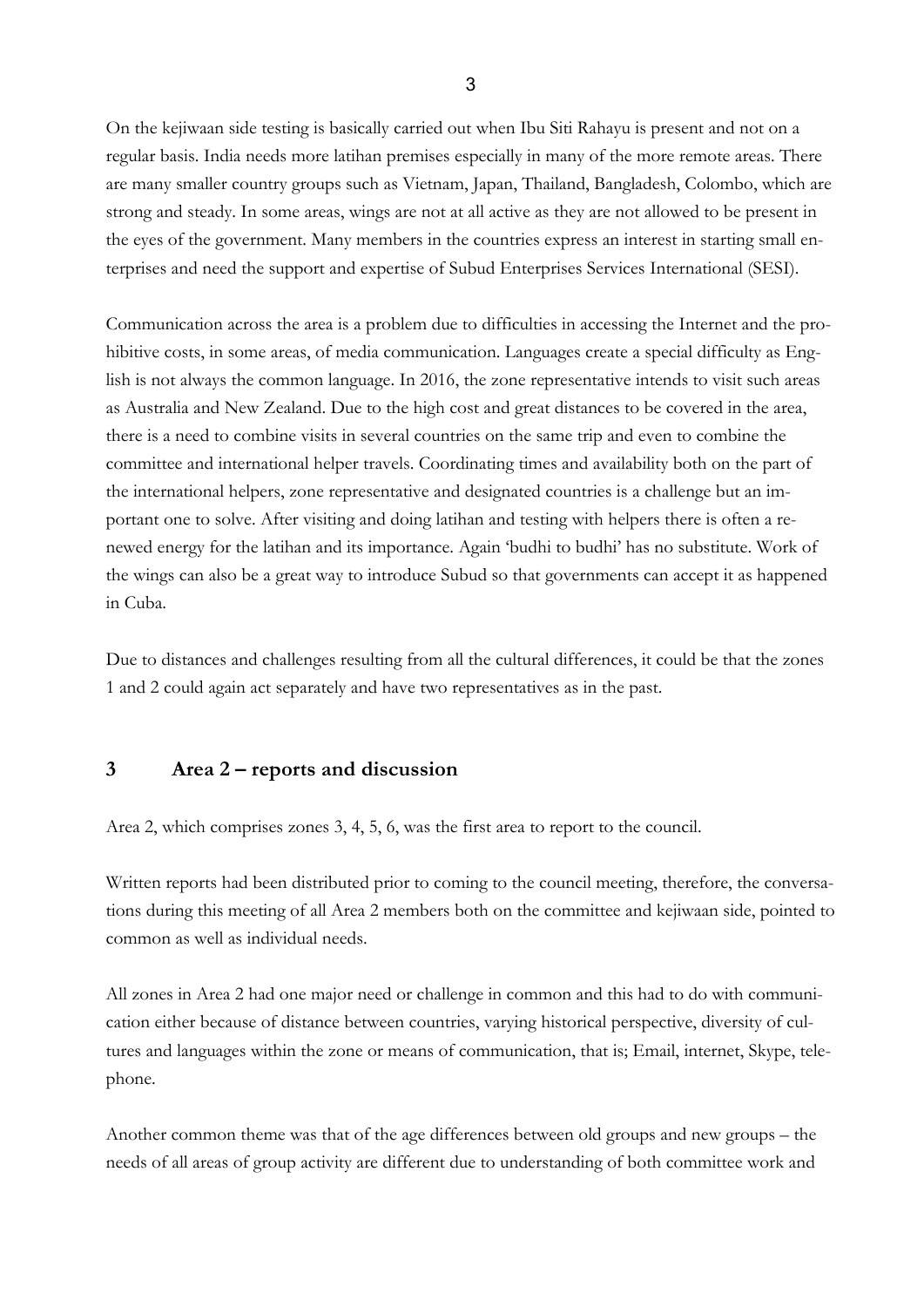the latihan. Many countries are not yet able to join the international forum in the WINGS section as there are no representatives on a local, zonal or international level of the various wings; SICA, SDIA, SIHA, SYAI, SESI. Many groups are actively engaged in the work of a wing but not necessarily connected to the larger international wing. Zonal representatives to the international wings are not yet well established.

#### **3.1 Zones 3 and 4**

In zone 3, there are several projects in action and these need our support; "Adding Culture value" in Lewes England, a project south of Spain, Órgiva, "Amarantha" in south of France in Toulouse, and Bucelas in Portugal.

In zone 4, the language barrier between countries and the lack of economic stability make it difficult for good communication and support among them all. In many cases the feeling of the results of the war struggles as in Russia and Ukraine, Bosnia and Serbia, Lebanon and Israel create special strife in communication and at times can be felt in the latihan. It is hoped that the Muhammad Subuh Foundation will become more aware of the economic needs of this area.

The bi-zonal meeting in Poland from July 24 to August 3, 2016, is seen as a tremendous step in bringing both zones into one focus and helping with kejiwaan, committee and wing activity.

### **3.2 Zones 5 and 6**

Zone 5 and 6 although very different because of the language of English and French, and the religious beliefs of Islam and Christianity, have particular needs in common. The economic situation in both zones is not good and the members with expertise and ability to financially be involved are no longer active leaving the young members to start enterprises without enough expert advice. The groups experience difficulty due to the lack of latihan premises (either houses or halls), Subud literature in their language, experienced helper and kejiwaan understanding, and member willingness to take part in committee work. In each of the African zones some groups are no longer active and communication or travel to these areas is expensive.

In Zone 5, Hakeem Naibi, as representative, hopes to visit Malawi to visit those brothers and sisters and reactivate the centers. He will communicate with Ruslan Morris who often travels to Malawi.

In Zone 6, Rida Liobo Loote, as representative, mentioned six areas where help and support are needed:

• IH visits to the groups,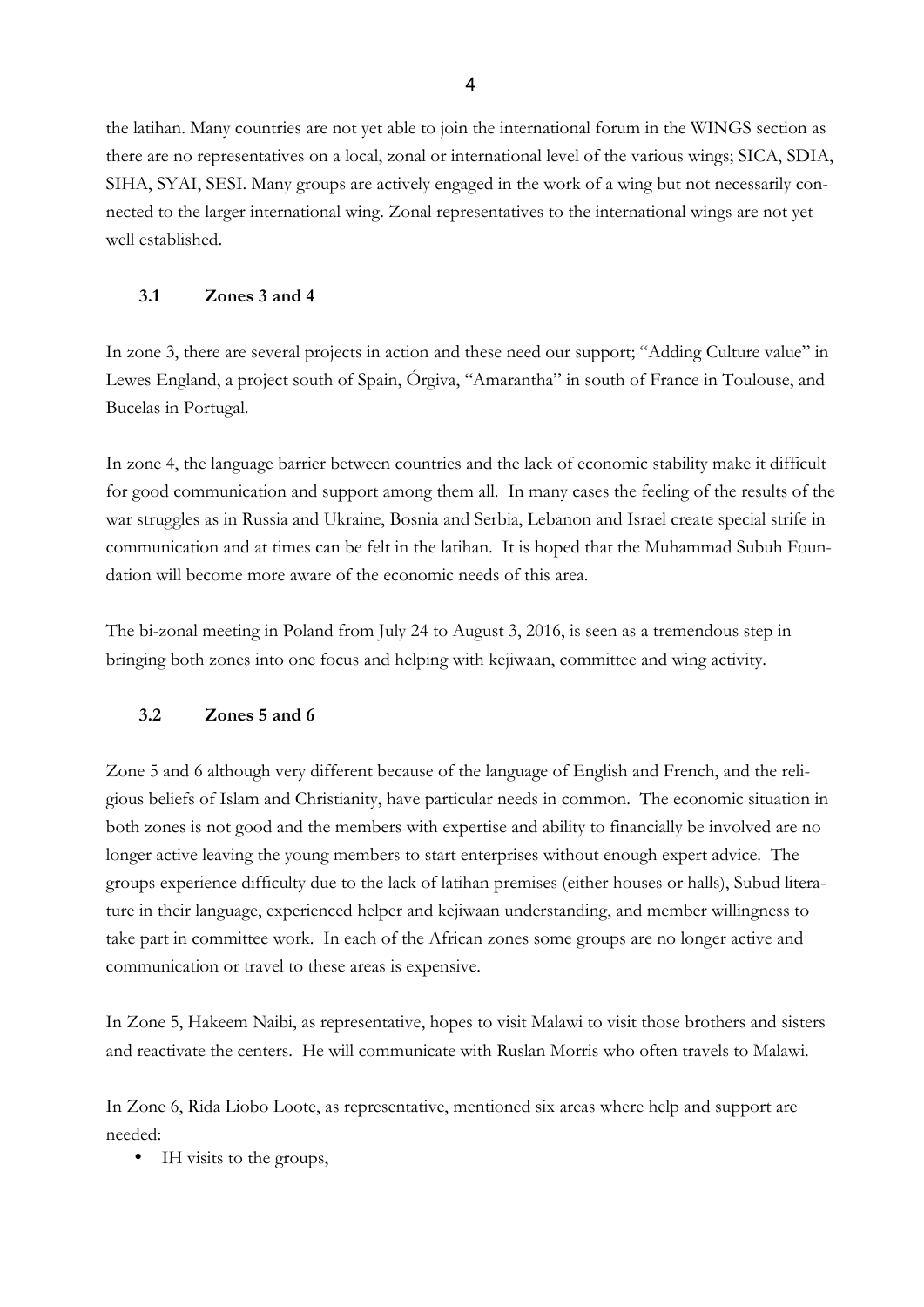- Costs of registering Subud everywhere and to finish the registration of ownership of land,
- Help and support from MSF to build or renovate Subud houses,
- Social problems; funds for the education of the children needs to be ongoing,
- Development of micro-enterprises,
- Subud literature in French.

The international helpers have identified that travel to Africa for helper support and kejiwaan activity will be among the big needs for the 2016 yearly travel budget.

The bi-zonal meeting in Kinshasa in 2017 (based on testing) is seen as a chance to unite and improve all areas of the Subud life in Africa. It is seen as a great way to solidify the African zones within the international World Subud Association.

\*During his presentation, Rida mentioned that there was currently an urgent need to receive USD 6,000 to fund the lawyer fees to legally register the land on which a Subud house and a clinic reside. The ownership of this land is being challenged and if we lose in court then the land and all that is on it will be lost. The members of the RDC have already put their own money to defray the costs of the on-going legal battle. However, they can no longer do this. Funding for this is a request of the zone representative.

It was **recommended** that we indeed find the funds to help with this cost, as the loss of the land would be devastating to all. It was further recommended that Rida, as the representative to the council, should report regularly on the process. The result of court appearances and pleadings should be reported to the treasurer, accountant and the rest of the council.

# **4 Area 3 – reports and discussion**

Area 3, made up of three zones; zone 7, 8 and 9, which include North America, Central America and South America, was the second area to report to the council. Written reports from the zones (except for zone 7) had been circulated prior to the council meeting.

### **4.1 Zone 7**

The feeling in Zone 7 is that there are very active areas and some not so active. Subud in Cuba, after having been accepted by the government, is more active and many changes are underway within the existing committee. New younger members are now actively taking part in the actions of both the committee and the wings. Susila Dharma has had a strong and positive presence in Cuba. Suriname has new committees and the groups are active. Mexico since World Congress has seen much action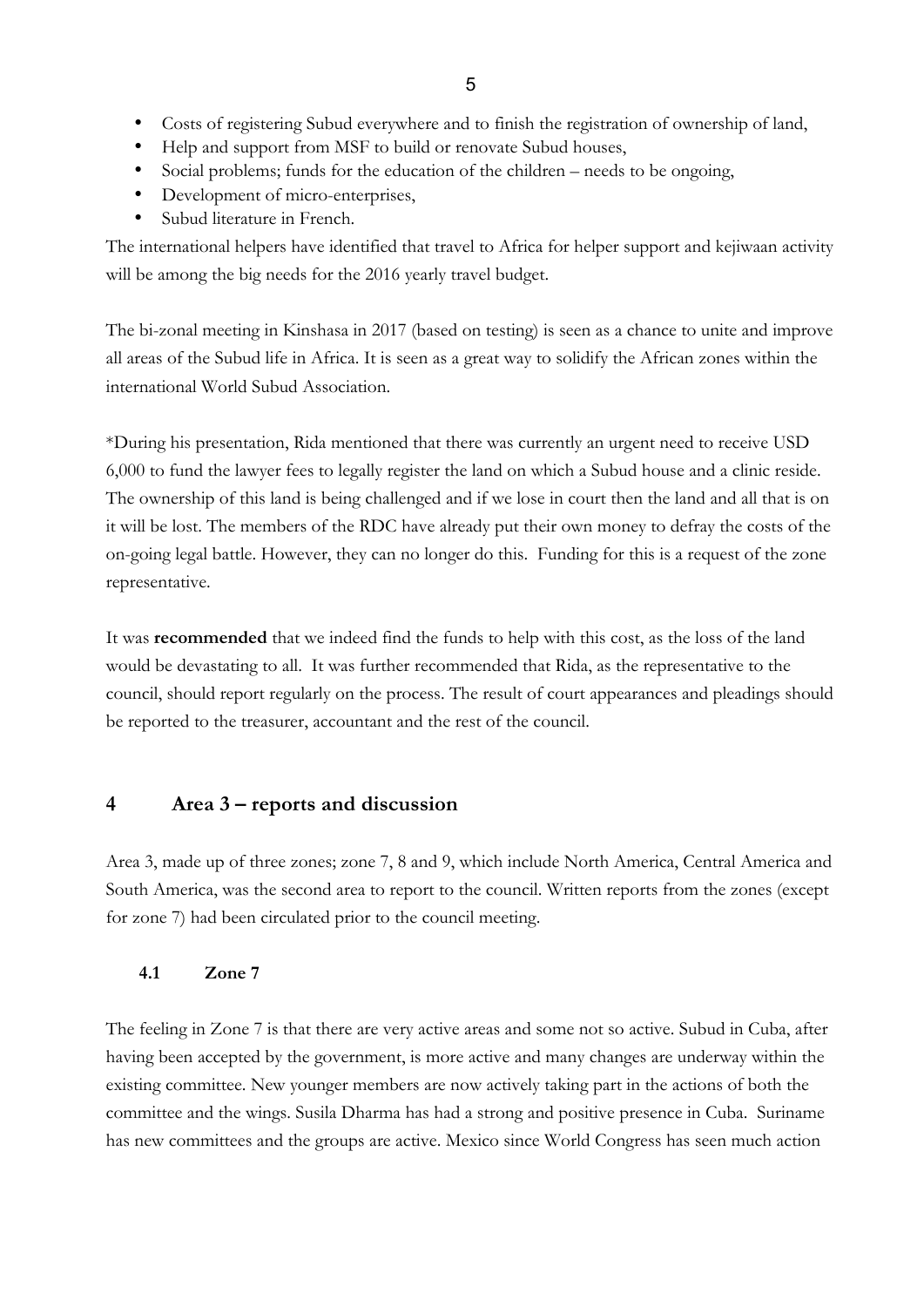and the development of a new group in Veracruz. There is a need for latihan premises in the new group in the form of a Subud house, which is financially difficult to procure at this time. The SICA and YOUTH wings are the cores of activities in the area. The helpers will have an 'Asuhan' (helper support meeting/capacity building) in November.

## **4.2 Zone 8**

The feeling that the zonal meeting in Quito which also saw the Area 3 meeting has been extremely helpful to increase the awareness of the people about what World Subud Association is, the work they do and the funds they need. There was not much awareness before this in the zone, and therefore, little contributions were made (the zone representative travel expenses were met by herself). Now for the first time a contribution to WSA was made by Zone 8. In zone 8, SICA is very active.

Amanecer, and in particular the Gran Salon, with its 25 years of history remains a challenging topic and concern for zone 8 however, part of it (Gran Salon) is potentially being solved here in joint meetings between MSF and WSA. Other parts of Amanecer will still need attention and support from the WSA executive.

The international helpers reported having had some very positive outcomes from their time spent working with and supporting KCs (kejiwaan Councilors), national helpers and local helpers during their trip to Quito for the Area 3 and zonal meeting in April.

Communication between people and groups remains a challenge. Currently, there is a Sunday morning joint latihan between members from Colombia, Venezuela and Ecuador. At this time, there is a surge of energy in the zone. Skype meetings have been successful and have allowed the committee, international helpers and wings to work together. A book about members' experiences has been started and is taking on momentum.

Youth representative, Konrad Muñoz, has been very active and is involved in the launching of several projects:

- Communication through social network,
- SICA and talents,
- Take part in the "Book" of memories write about experiences and testimonials,
- Work to integrate Subud with non-Subud in Cali through their work.

There is a need in the zone to visit Costa Rica, which has 14 members, and to increase contact with isolated members in Guatemala and Panama.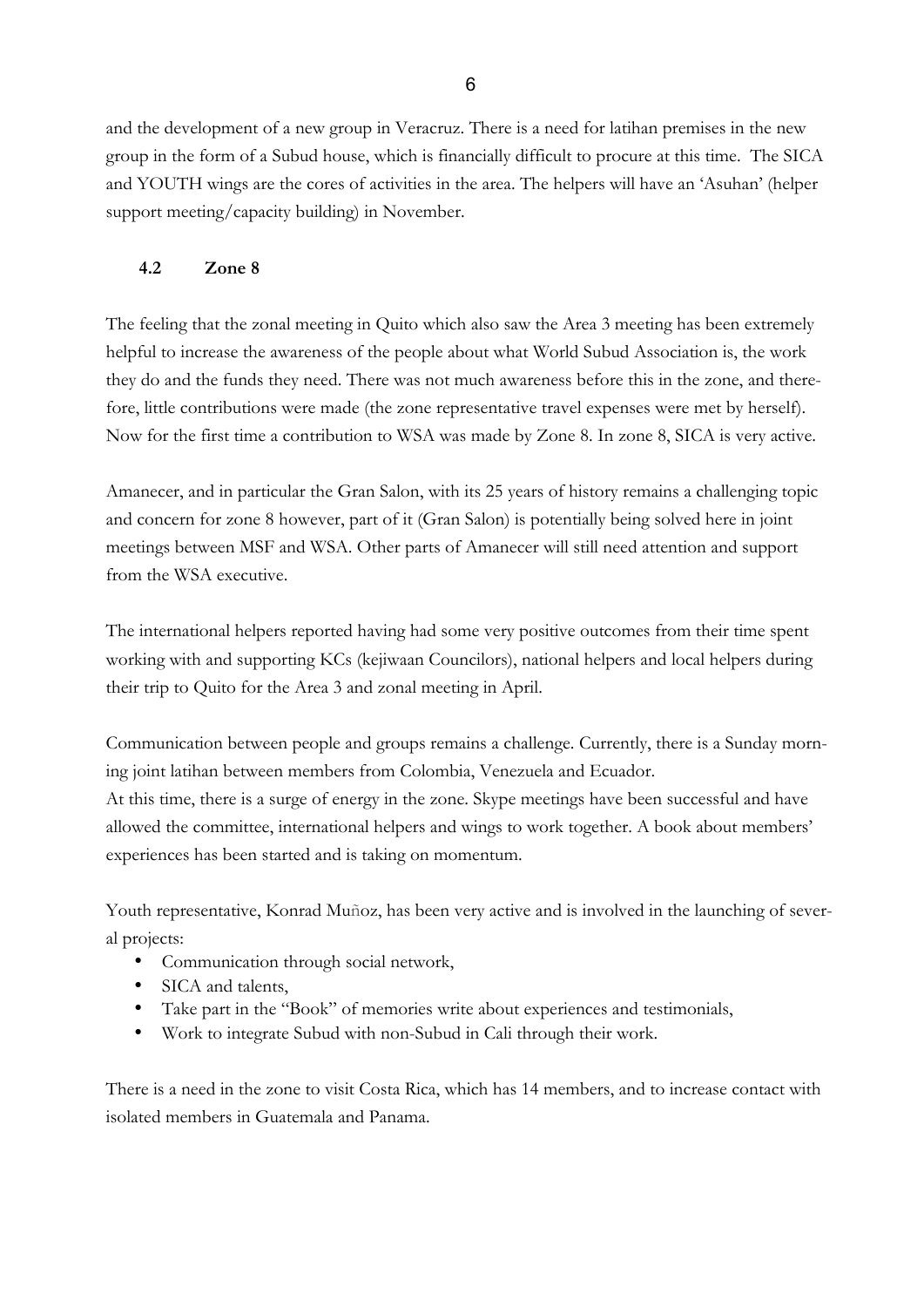#### **4.3 Zone 9**

The zonal Council is very active. The advantage in zone 9 is that the cultures are similar despite the differences in languages of Portuguese and Spanish. There is no or little activity in Peru, which has no committee. Argentina and Brazil are not very active and there are isolated members in Paraguay whose members can now join the world latihans but need support from helpers.

One of the challenges, as in all zones, is communication. Uraidah, the zone representative, now feels that emails are not enough and she will try WhatsApp and Facebook. A magazine has been started. One of the main concerns is the development of the wings throughout the zone. There is a strong feeling in the zonal council that this is the way to develop in Subud - through activities, which help members to be committed and to experience the latihan as it applies in life. As Brazil is hosting the Zonal meeting in October there is better communication with the zone.

The council meeting being in Chile has been very important for the groups; the house has been refurbished, old members are returning and the international helpers have been able to meet with the La Florida group and work with National and local helpers from both groups. SICA and Youth have a project in mind and this might serve to unite the wings in Chile. There is a further need for international helper support in the zone in other countries and centers.

#### **4.4 Wings in Area 3**

In the US and Canada the Youth is not very active. They feel there is often too much talking and not enough action. The US National Congress in California saw a large number of youth present, especially due to a reunion of those who lived in Wisma Subud in the 70s and this presence was helpful to the congress activities. The zone representative intends to visit the US and Canada during the 2016 year.

There is a need for greater communication and harmony among members in centers and across the zone. The different languages affect the ability to communicate between the Spanish and English speaking areas. SICA could be the channel to create more harmony in the zone. It would be good to have one project to create one unity within Area 3. There is a need for SIHA to become more active with representatives to the international body. (During the meeting a member from Chile, Elias Morgado, volunteered to be the SIHA representative for zone 9).

Konrad Muñoz, the Area 3 youth representative, gave an extensive report on all the youth activities in the various parts of zones 8 and 9 since the world congress in Puebla. Short videos produced by the youth showing different activities, were shared with the council members.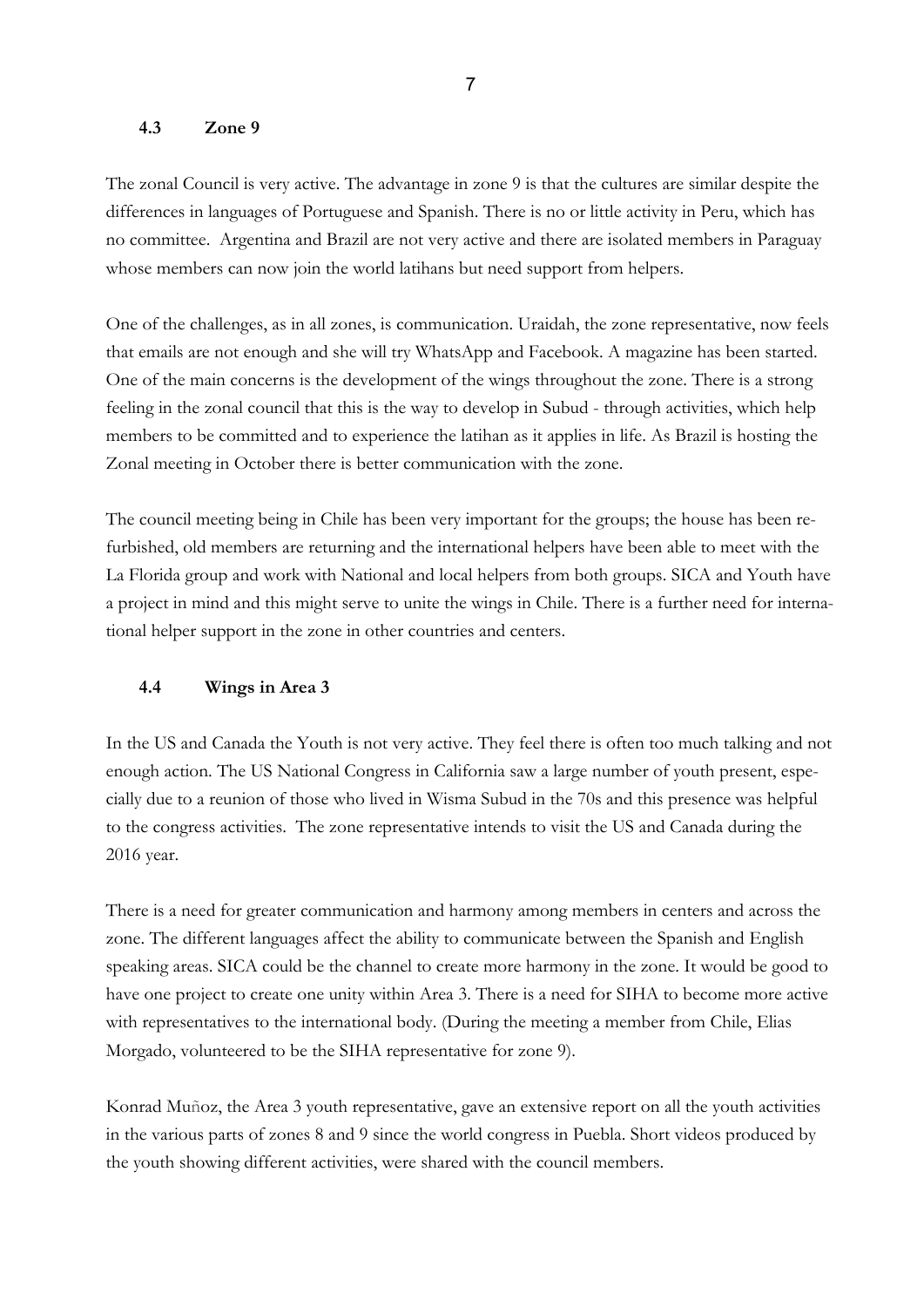#### **4.5 International helpers in area 3**

The international helpers expressed their concern for the aging population, the lack of wing activity in some parts and the need for helper support in Area 3. They feel that not enough young people are there to fill in the gaps left behind with the dying population of the original Subud members. They feel that there is a general perception among the youth that there is an "in" population which handles everything, and further, that they do not always feel the importance of the latihan in their daily lives. More testing with the youth is necessary and needs to be implemented by national helpers. Another stumbling block for the youth, are helpers who quote Bapak and imply that this is a rule rather than what Bapak suggested and his advice. The helpers feel that visits on their part and their ability to work 'budhi to budhi' are important as this creates a feeling of harmony among them all. There is a great need to trust in God and to be open for the graces of the latihan as the committees' and helpers' dewan work together. It is important to keep the lines of communication with the KCs (kejiwaan councilors) and CCs (committee councilors) open.

### **5 Reports from the various wings**

During the council meeting all the representatives of the wings met together and agreed that it was the right time to find ways of working together – testing with international helpers showed how powerful it would be if the wings did work together on a project and that it is time to move in another direction so that the activities are grown in another soil with the cooperation of all. Currently, it seems that the youth project, Basara Youth Camp, scheduled to take place in Kalimantan in December 2016, might be a good vehicle for the cooperation of the various wings including YES Quest and Human Force Camp. However, new smaller projects need to be functioning to include one or two of the wings working together.

#### **5.1 Susila Dharma International Association (SDIA)**

Kohar Parra, as SDIA international chair, reported first and mentioned that there were five basic areas to work on in the time between the Puebla and German Congresses:

- Be harmonious to be able to have access to funds, which will not come without harmony among the SDIA board members.
- Fulfill the aims giving direction to SDIA for next four years as recommended in Puebla:
	- o Move to become more integrated with the general Subud organization.
	- o Show the outside world our good work. This needs more money than is available so we have the go ahead to begin working with outside agencies for funding (example what happened in Cuba with the government recognizing our good work for Cubans).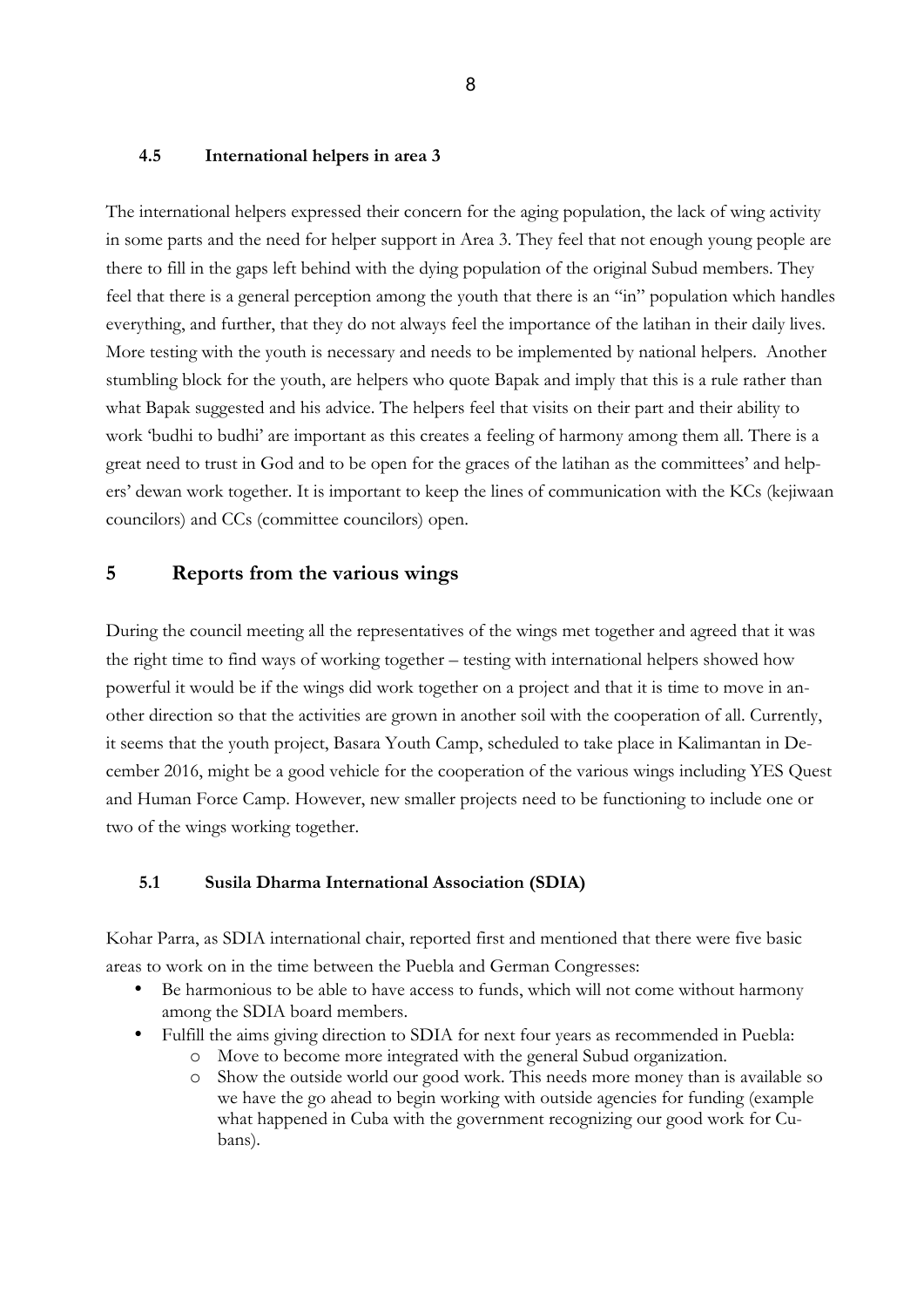- o The work whatever we undertake must be of high quality. Make sure inner and outer are of good quality, therefore, having good codes of conduct among project leaders.
- o Care support work is needed to support the needs of our own brotherhood in a way that is not creating co-dependency but simply help at times of great need.
- Transition in the Board to welcome its new Chair. This transition has been completed smoothly and all recognized Kumari Beck, past chairperson, for the good work she did over the past two terms.
- Work together with other wings like SICA and SYAI.
- It is important, as per testing, to find a new home for the Human Force Camp. The intention is to continue to support the project during this change over time from being a SDIA project to finding the new area of support for it - perhaps WSA.

It was felt that it is important that we as Subud members be attentive to what the world can teach us especially with the establishment of micro-grant projects. Susila Dharma in the Congo is the strongest national organization of SDIA and is supported by a Canadian non-governmental organization (NGO).

# **5.2 Subud International Health Association (SIHA)**

Maxwell Fraval, SIHA chair, reported that health in terms of the future of Subud is a fledgling branch. It is a reality that in the world currently half of all consultations are through alternative medicine rather than conventional medicine. The challenge is to join these two under one umbrella. To take the next step we need a project where all sides of health can participate, include the youth, and the education sections of Subud.

General Goals of SIHA:

• Overall goal is to connect people and find liaison members to the international committee.

Specific Goals:

- Encourage communication between health practices and disciplines,
- Strive to be respectful of one another and not be exclusive in the alternative health care,
- Hold workshops to give people a chance to talk about experiences about health care,
- Find a common project for health. Creating a project is a long term goal as the costs to even initiate a small project can be very high, for example, a small hospital, a clinic etc… these are all very costly so there is a need to find one that is at a level of our current funding ability,
- Reach out to the Spanish speaking population and other language speaking populations who can feel left out,
	- Establish liaison persons: Constantine in Moscow, Annie Padilla and Theodore Saltsberry in North America.
		- Find talks wherein Bapak talks about SIHA it was established at Anugraha and then after Bapak died it seems that SIHA fell away.

Currently, in North America, the Elderberry project, started by Mardia Terrentino, is working with the elder population and its needs trying to facilitate working with the elders.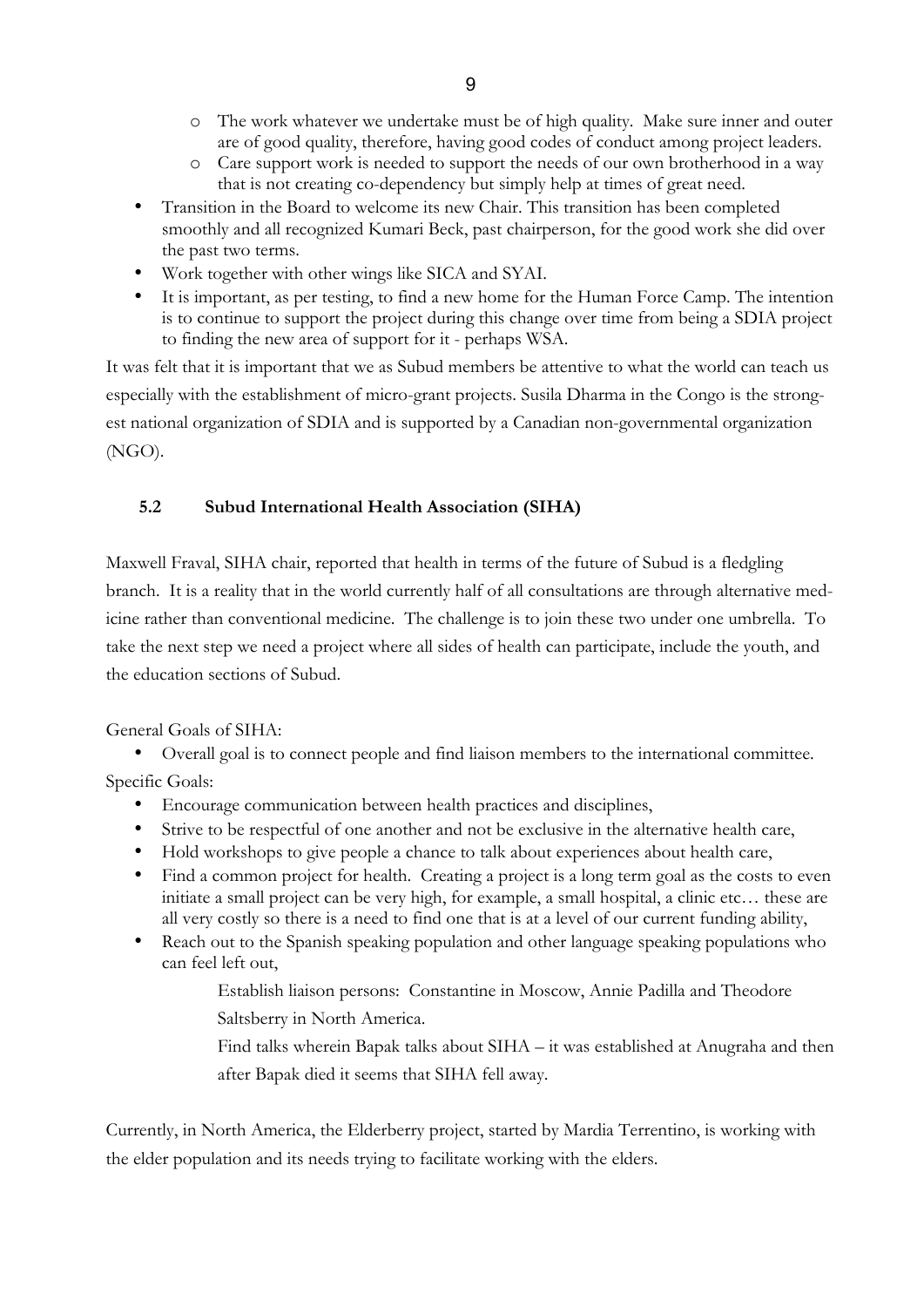In Cali, there is also an elderly population project. In this area of the world, there are different methods of health care: Traditional from own culture, Occidental that is western medicine, Alternative, which includes acupuncture, homeopathy, naturopathy, and neuropathy. During council meeting a Chile member, Elias Morgado, has volunteered to be the liaison to SIHA for Zone 9. Finally, it is important for us all to find within us the tendency to self-restore.

#### **5.3 Subud International Cultural Association (SICA)**

Sebastian Flynn, as the SICA chair, reminded us that during the summit meeting held in Cilandak in 2014, the question was "when will we know when we have arrived? "The answer: "when we have sufficient funding not to rely on outside funds". Where are we now?!

Sebastian stated that it is important to remember that SICA is for everyone using their human talent in whatever endeavor they choose not just for artists. It is important to fund ourselves and not to rely only on grants and then have artists rely on SICA for grants. So it is important to establish promotional events that can raise funds for the organization. Perhaps combining SICA and SDIA in a joint social/cultural project would be beneficial to both. The question for all of us as we relate to SICA, is how to use our latihan more within our work – perhaps testing in this area would help.

Sebastian further explained the idea of a 'Culture Compass' where people learn how to discover their own culture. Our culture of origin is that which holds the key to our expression and in knowing ours we can then look at that of others. Knowing our own culture allows us to move around not only our own culture but also that of others in various directions (compass most important invention after the wheel allowing for greater movement away from central area). Important to work with Culture capitals in the world. (see attachment included – slides)

#### Two major Projects:

- 1. 'Poems for Peace' started by Latifah Taormina which has spread to millions of people around the world. It is a great component of the Peace Day activities of September 21.
- 2. 'In Memoriam' envisioned by Isti Jenkins is a project that would recognize all our departed Subud members at the next World Congress in Germany. The form of this project is still open to suggestions and ideas. So far an installation has been suggested. (see attachment)

Felix Prieto, SICA vice chair, talked about the idea of working together as wings juxtaposing the various generations and giving a different energy to projects. There are ideas for projects in Latin America where SICA is working together with the SYIA. There are ideas for an ECO hotel, a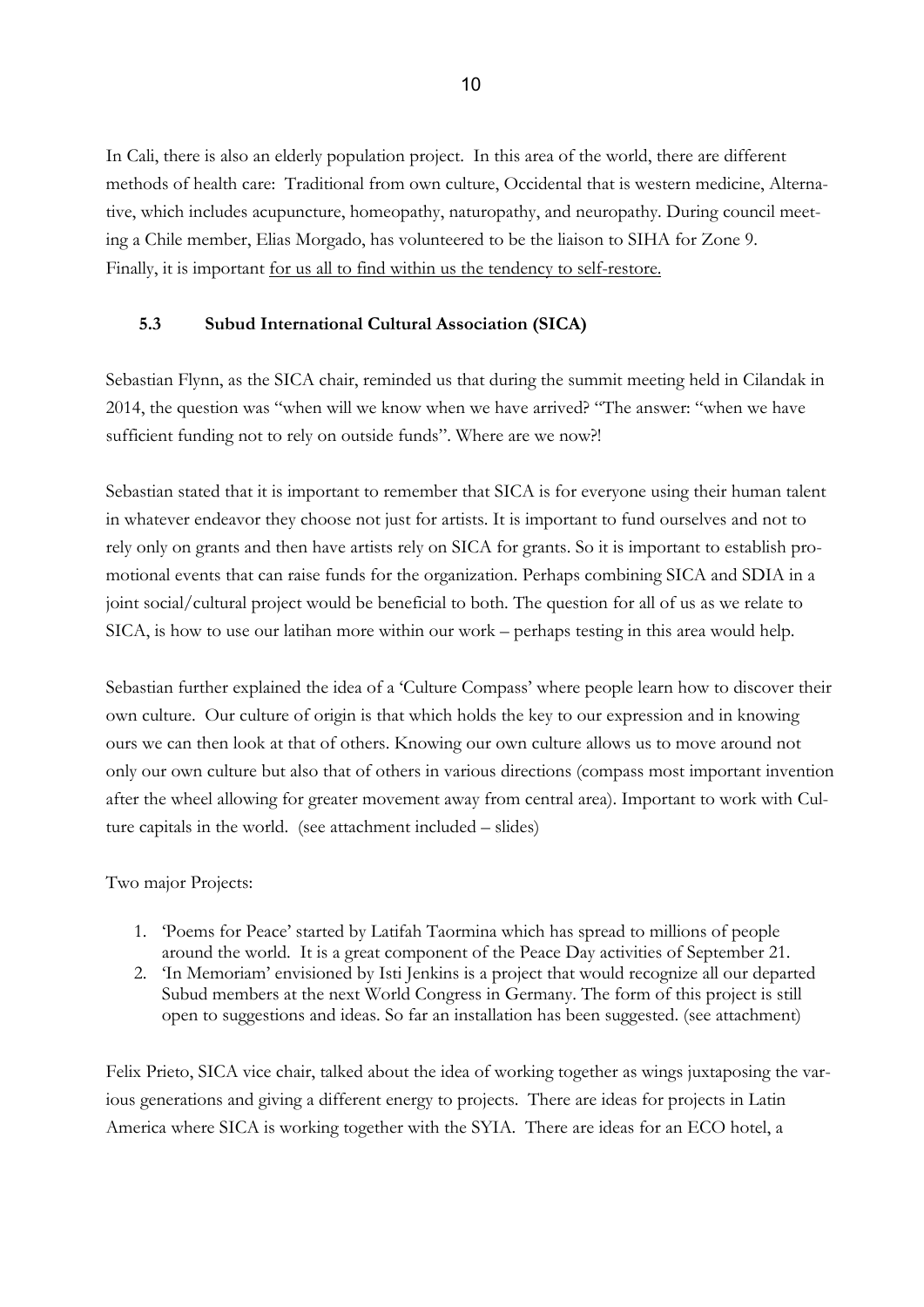Health and Wellness Center, a TV channel, an Experimental Art Center…. Some of these can become enterprises, which will help to fund other projects.

There was testing done by the SICA international board member from zone 4, and the feeling was that SICA could bring much energy and enthusiasm - like fireworks - among the people of the zone. It is an important way for people to be involved in Subud activities, together.

## **5.4 Subud Enterprise Services International (SESI)**

Hadrian Fraval, SESI chair, mentioned his feeling that no matter what field you are in if there is collaboration with all wings then things can get done. It is important to find a way to help each other.

Congress 2014 in Puebla gave a mandate to Hadrian to form a company that is external and independent from WSA and that does not carry the name Subud in its title, so there can be no liability for WSA, but that is linked to Subud. The intent of the company is to find ways to help young and new entrepreneurs with expert advice and even at times with financial endeavors. The company should have a group of experts who could be used within Subud to assist and provide input to enterprises. *It was a dream of Bapak to have a panel of experts who would provide assistance to those who do not have the expertise to move forward in the business world.*

A company Usaha Mulia, which was formed in 1974 and had been the seat of many Subud enterprises was in process of being dissolved, however, as Hadrian became aware of this, he felt that it could be the correct vehicle, outside of WSA with a link to Subud, wherein the panel of experts, who would be paid only for their expenses as advisers to new businesses, would be gathered. They would receive no other payments from enterprises or WSA. The projects funded by this company would be mainly humanitarian projects. A discussion incurred as to what determined humanitarian project; for example, is it one that is totally for humanitarian needs or/and is it one that, although not specifically dealing with humanitarian needs, supports humanitarian needs in its cash distribution from profits.

A discussion, innitated by Marston Gregory, Chair of Muhammad Subuh Foundation and a member of the World Subud Council, took place among the counci members, as to the use of the word Subud within the title of the company being formed as well as to its main function overall. Questions about where the money would come from to fund it were also raised at this time. This was a discussion to clarify the legal obligation on the part of the World Subud Association incorporated as a not for profit organization in Washington D.C. USA.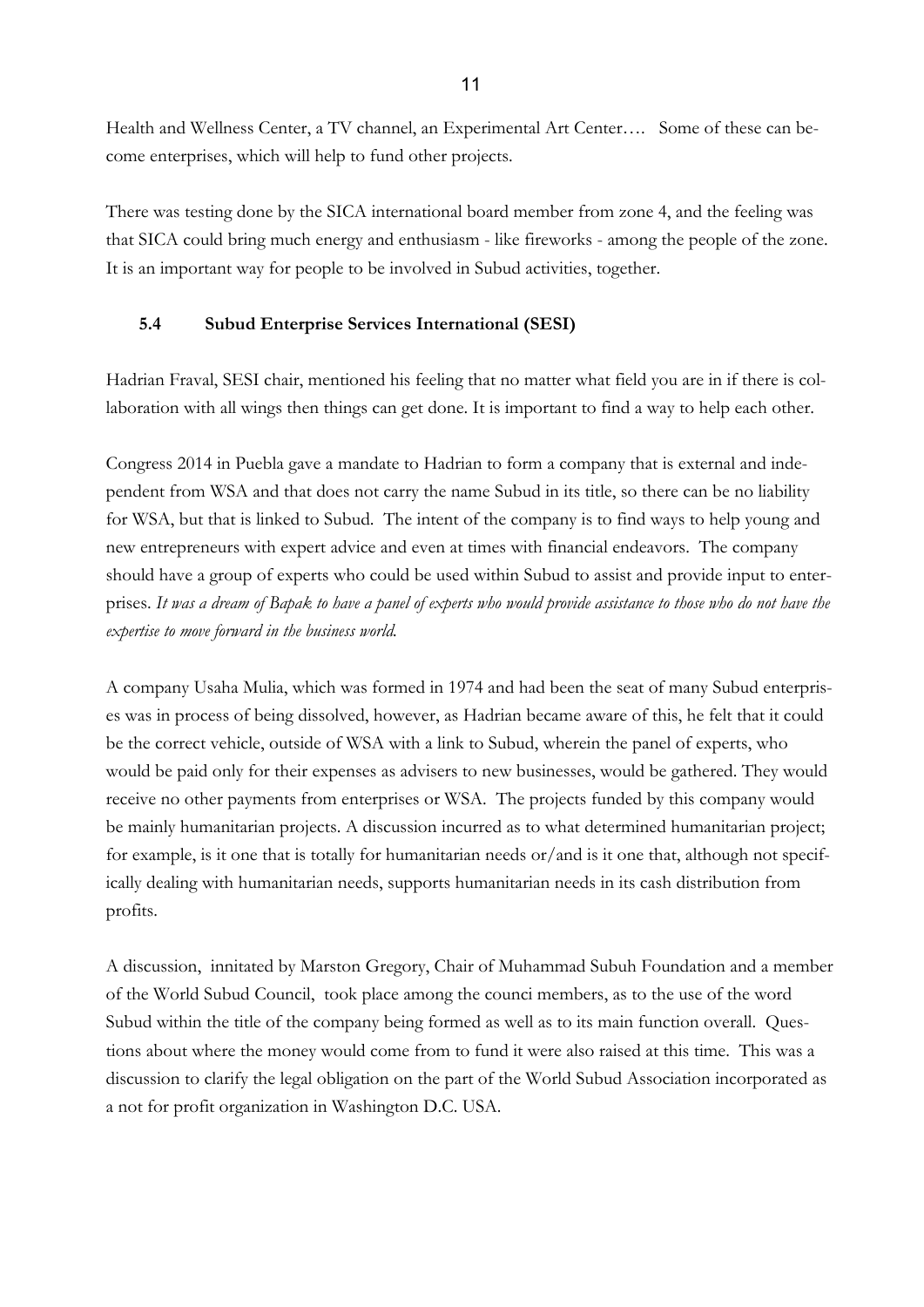During the Puebla Congress in 2014, the recommendation was that Hadrian not move on this project until he had the approval of this council meeting in 2015. Please look at the proposals and recommendations made during the Puebla Congress in 2014.

It was understood by the World Subud Council that Hadrian needs its authorization to continue after his exploration (attachment of results of the exploration) in establishing a company outside of Subud to help support enterprises. The resolution #2 under SESI during world congress 2014 in Puebla was reviewed. (see recommendations and resolutions of World Congress 2014 in Puebla).

### **Proposal**

**The council encourages and supports Hadrian to continue the work on finessing the Usaha Mulia proposal and to execute the formation of a financial institution to continue the work of helping enterprises.**

Proposed by Fernando Fatah Nieva, Seconded by Suryadi Haryono Sumohadiwidjojo; unanimously approved, consensus taken.

### **5.5 Subud Youth Activities International (SYAI)**

George Demers, international youth coordinator, stated that Subud youth varies from country to country. In many places the youth do not understand, like or are often shocked by what they see in what is actively part of groups. The young have a different take on things, they let go of hurts and bad feelings more quickly, they want to have the latihan and have it mean something in their daily lives and are not always sure about being part of the organization but want the youth activities to stand on their own and be meaningful and reach across cultures. They want to receive the history, the lessons and messages from the past generation passed on to them but not as dogma. Again communication and language differences as well as their busy lives often hamper the work of the youth. They are very willing to share their expertise in technology with the greater Subud world. The youth representatives and the youth coordinator feel that there is a great need for the youth to travel and be part of the general activities of Subud organizations.

# **It was recommended therefore, that the budget line for travel of the youth be increased for the next fiscal year 2016.**

The youth from Australia and Indonesia have been planning a camp – Basara Camp – in Kalimantan to take place in December 2016. The idea at first was a renewal of the Kalimantan vision. It started out as a camp for the area but has now expanded to include youth from all three areas. The various wing chairs feel this might be an ideal project for them to start to work cooperatively. However, the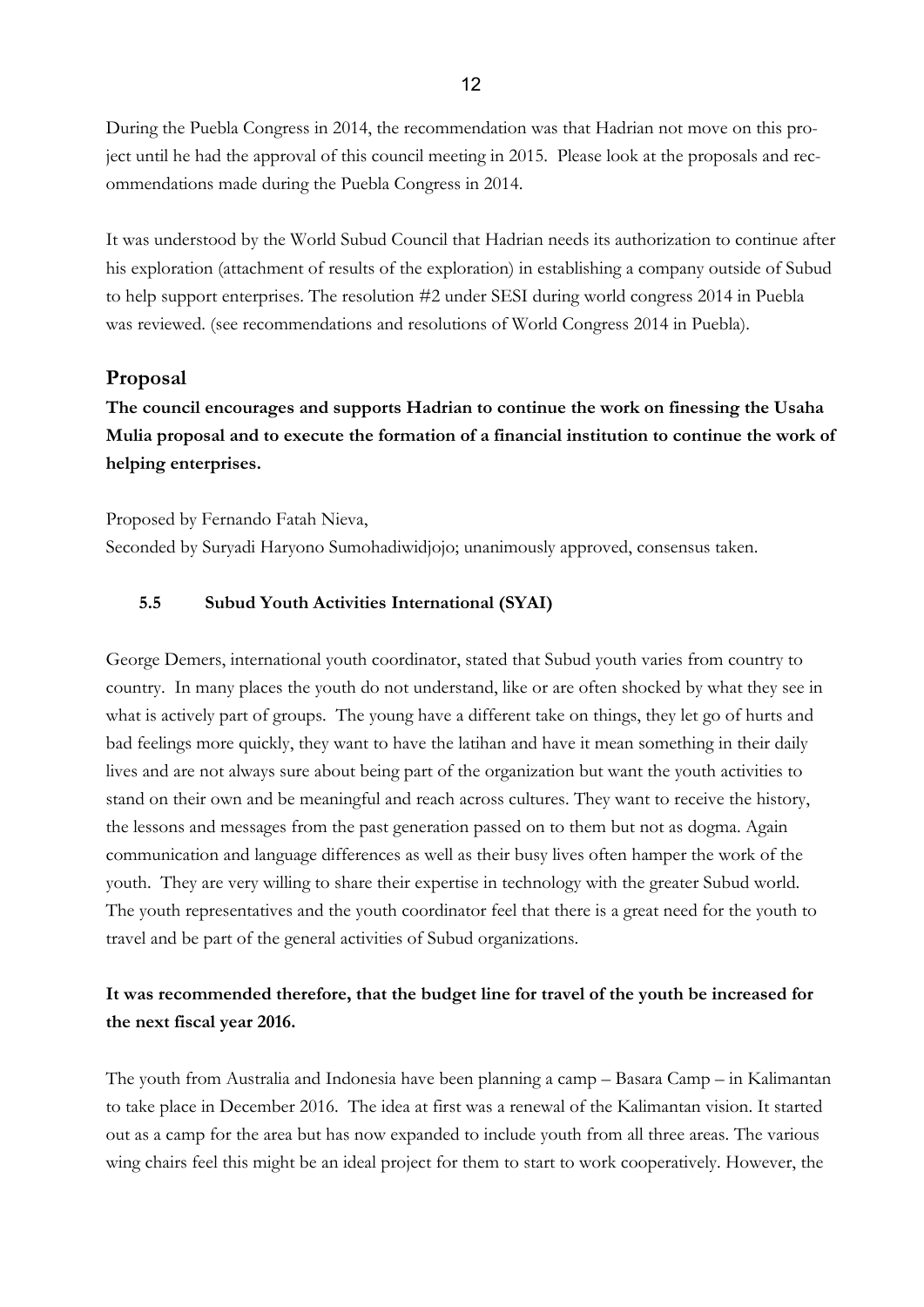camp remains the work of the youth, for the youth and about what the youth want. The aim is to have a good time with an emphasis on social projects, physical outlets and importantly on kejiwaan activities. Since the camp has become more international they will need help with both organization and budget. So far they have over 150 youth who have expressed their interest and this was before it became international in scope. As we worked in a small group with the youth on the camp, the idea of incorporating YES Quest and Human Force Camp grew as a possibility.

Since there is a request from "YES Quest" and "Human Force Camp" to find new ways of being supported and affiliated with WSA for their activities and ways of growing, the Basara Camp is seen as a possible way of finding out how their objectives work under new circumstances. They would report their findings to WSA and have a recommendation for the next council meeting. Further testing took place as to the correct place within WSA for "YES Quest." It was recommended that YES Quest become part of a new effort to incorporate the successes of YES Quest in a meaningful way within new projects.

# **6 Reports from Executive Functions**

#### **6.1 YES Quest**

As to the position of the YES Quest and Human Force Camp clear summary of discussions over the past few days (as above mentioned) was reviewed and the following proposal was made:

**Proposal:** We propose that YES Quest and Human Force Camp inform the council of what they have done and the results of their undertakings; Proposed by Fernando Fatah Nieva Seconded by Uraidah Arratia Becker Passed unanimously – Consensus taken

It was further proposed that the YES Quest be formerly endorsed by WSC. A proposition by Hakeem Naibi and seceded by Suryadi Haryono Sumohadiwidjojo was later amended and the following proposition was made:

**Proposal: We propose that there be the creation of a working group made up of representatives of the WSC and WSA executive team, wings, YES Quest for implementation at the Basara Camp to be held in Kalimantan in December, 2016 which may or may not have financial implications for WSA.**

Proposed by Fernando Fatah,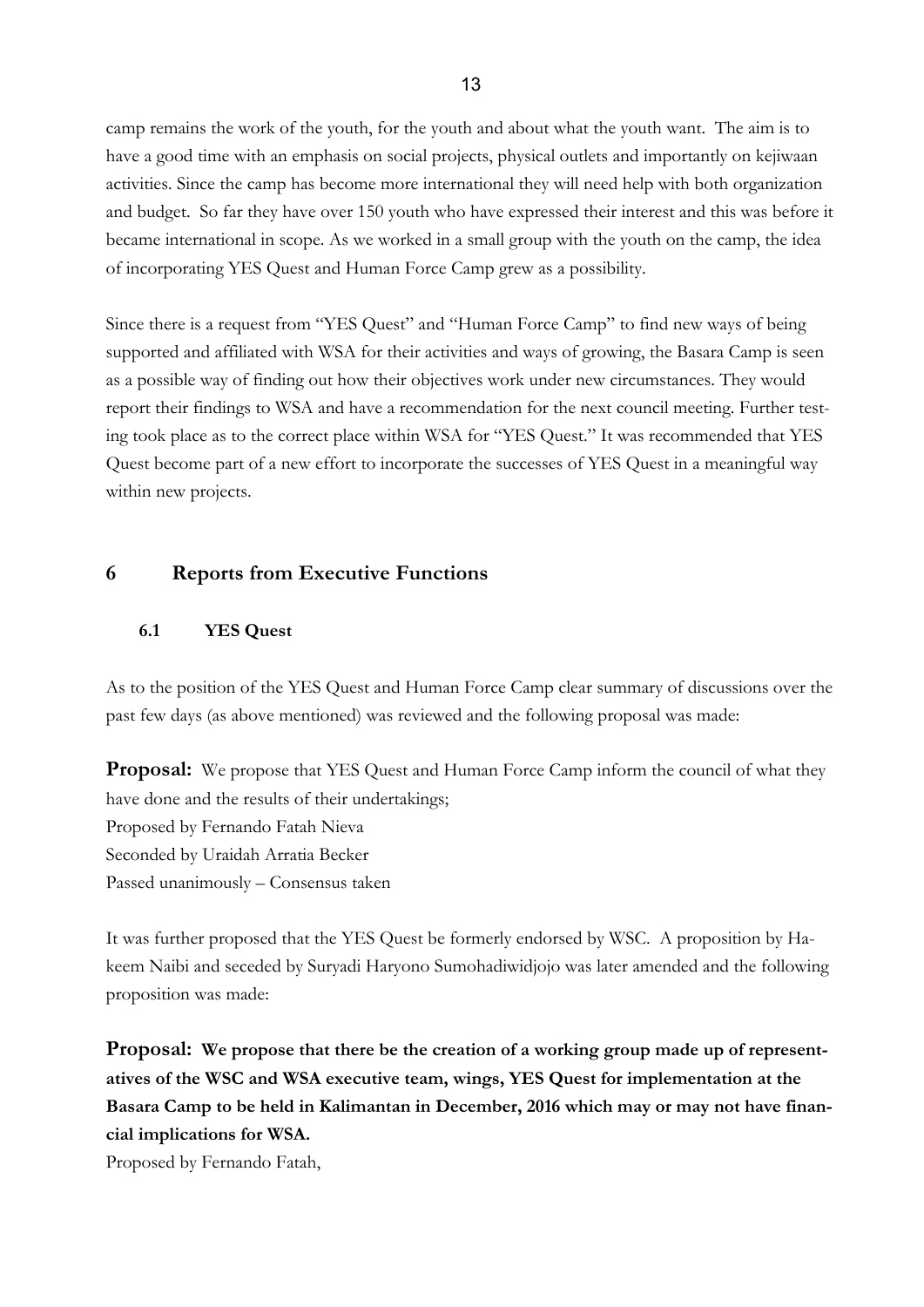Seconded by Andrea Vivit and Passed unanimously by the representatives Consensus of the council members was taken and some members abstained.

Testing helped to identify which members of the WSA executive team would be working on this working group. It was felt also that Peter Jenkins would need to be officially recognized as a working member of WSC to attend meetings such as the bi-zonal meeting in Poland and, therefore, be supported through WSA at this time for the next fiscal year. A budget line would be added for this purpose.

An official recommendation was made by the wing chairs jointly.

**Recommendation**: **It was recommended that all wings work jointly on a project or several projects so that by working together they might be more effective in their goal and further create harmony and strength among them all. It was tested that the wings are an extremely important part of our Subud Organization. Some felt that through the wings, the latihan could touch people receiving the work of the wing.** 

Following guidance in testing and subsequent discussion Subud Youth Association International with the endorsement of the World Subud Council invites the YES Quest and Human Force Camp, SICA, SDIA, SIHA, SESI to explore new ways of working together at the Basara Youth Camp to be held in Kalimantan in December, 2016 keeping in mind that this is first an undertaking of the youth and for the youth and their needs at this time. The participants will report back to Council.

#### **6.2 Care Support**

Arnaud Delune, international coordinator for Care Support, mentioned that there is a feeling that not enough importance or funding from WSA was being offered Care Support and that taking care of the needs of our **own** should be a priority as it is one of the Aims of the WSA. Care Support takes up where other means of support have left off. Almoners exist in very few countries, and too few countries apply to CS. International liaisons are important to make the program more international. People in all areas of the world who are in need are encouraged to request support for their needs. CS is working at alleviating accidents of life, and if we wish to do more, however, this would need a much bigger budget and another kind of organization. Further, it was a suggestion that educational grants for children in Democratic Congo be on a continuing basis and not just for a 1 or 2 time effort. It was further suggested that, in the case scenario where longer term funding was being made available, a thorough inquiry and analysis of each recipient be made. In Cuba, the elderly Subud members receive very low pensions, and something will be done to support them, in coopera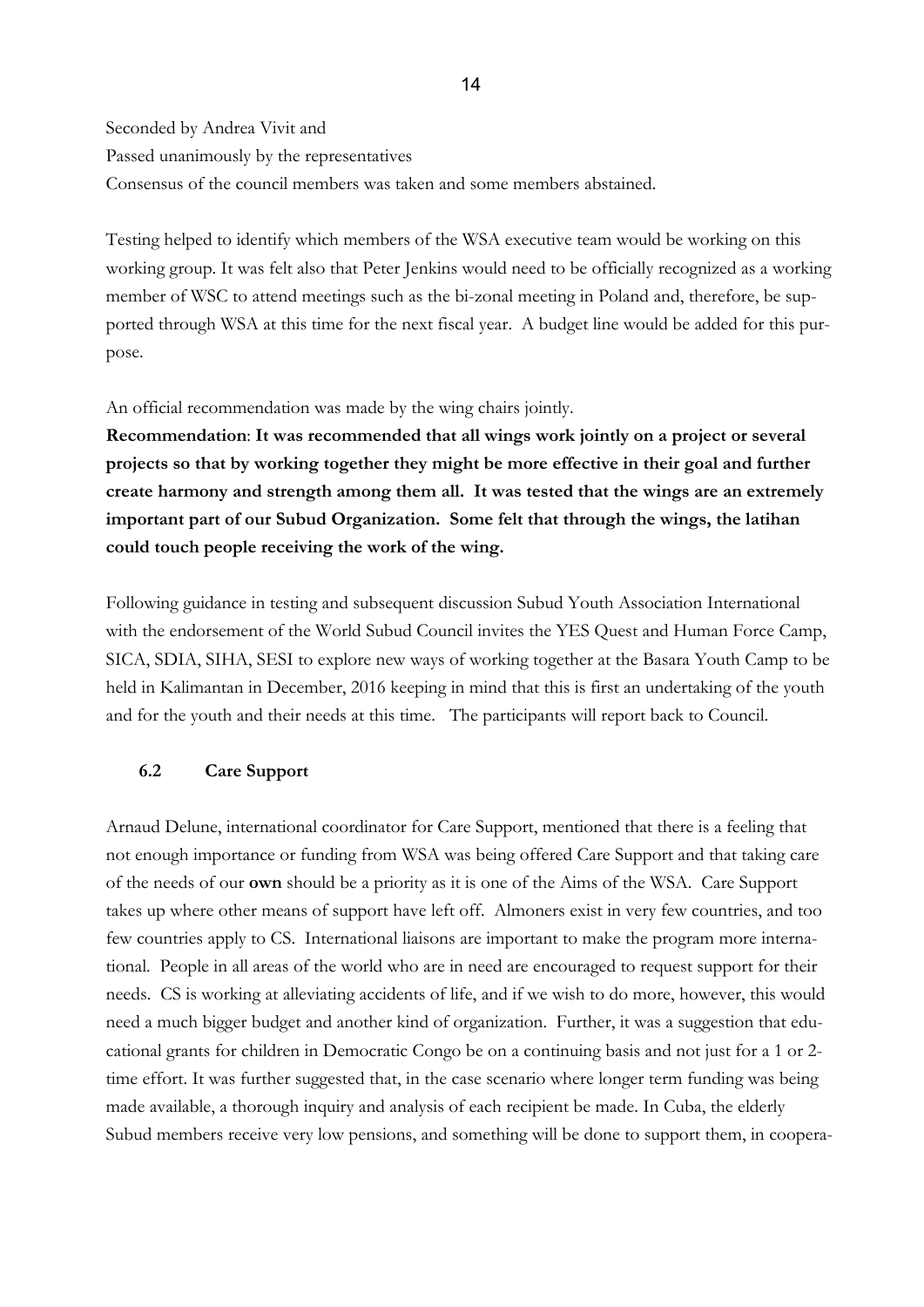tion with the local organization and Susila Dharma International. Unlike in many other parts of the organization, communication is not a problem as they easily communicate in three languages. The support given to applicants is always based on testing by helpers. As well as maybe linking some of the other arms of Subud in the Care support such as SDIA (already very involved) but SICA, SIHA, SYAI and SESI which might be helpful in some situations, it was recommended that international helpers also become part of the overall process, especially in testing.

The challenges for Care Support are:

- Finding reliable local correspondents to help with distribution of funds as it is better not to give money directly to beneficiaries.
- Working with country laws which can prohibit direct gift giving,
- Control of the use of grants:
	- o Education grants are easy to control.
	- o Emergency grants are not so easy to control need to establish greater accountability methods.

**Recommendation:** 1) Encourage all countries in which Subud members have economic challenges and needs to apply to Care Support thus diversifying the grant recipients and 2) increase the current budget line for Care Support.

#### **6.3 Translations and translators' coordination**

Elisa Sanchez-Caballero, the WSA translations unit coordinator, was able to really clearly report on the flow of translations from the transcription of Bapak and Ibu's words to translation of these words to the editing of the words and finally to publication and distribution. Only after this process are the words then translated into new languages. It is important for all translators to become part of the team under one umbrella. As there are many needs in countries where English is not the main language new teams of translators need to be formed (as we saw such a need exists in India where people don't speak English and cannot travel due to their economic situation. A great need exists for translated works to clarify the guidance of Bapak and Ibu). These new teams of translators would also be under the WSA coordinator.

Elisa mentioned that there is now a tool kit for translators, which give basic recommendations for the correct way to translate certain words used by Bapak. The words used by Bapak are part of the Indonesian language used before 1974. Many terms are not part of the modern version of the language. It was further emphasized that the copyright of the talks belongs to WSA and that nothing can be published without explicit permission from WSA. Subud Publication International (SPI) works in cooperation with WSA. The trademark of the Subud symbol is a registered trademark and can only be used if it is identified as such. The only **official** Subud books are the talks by Bapak and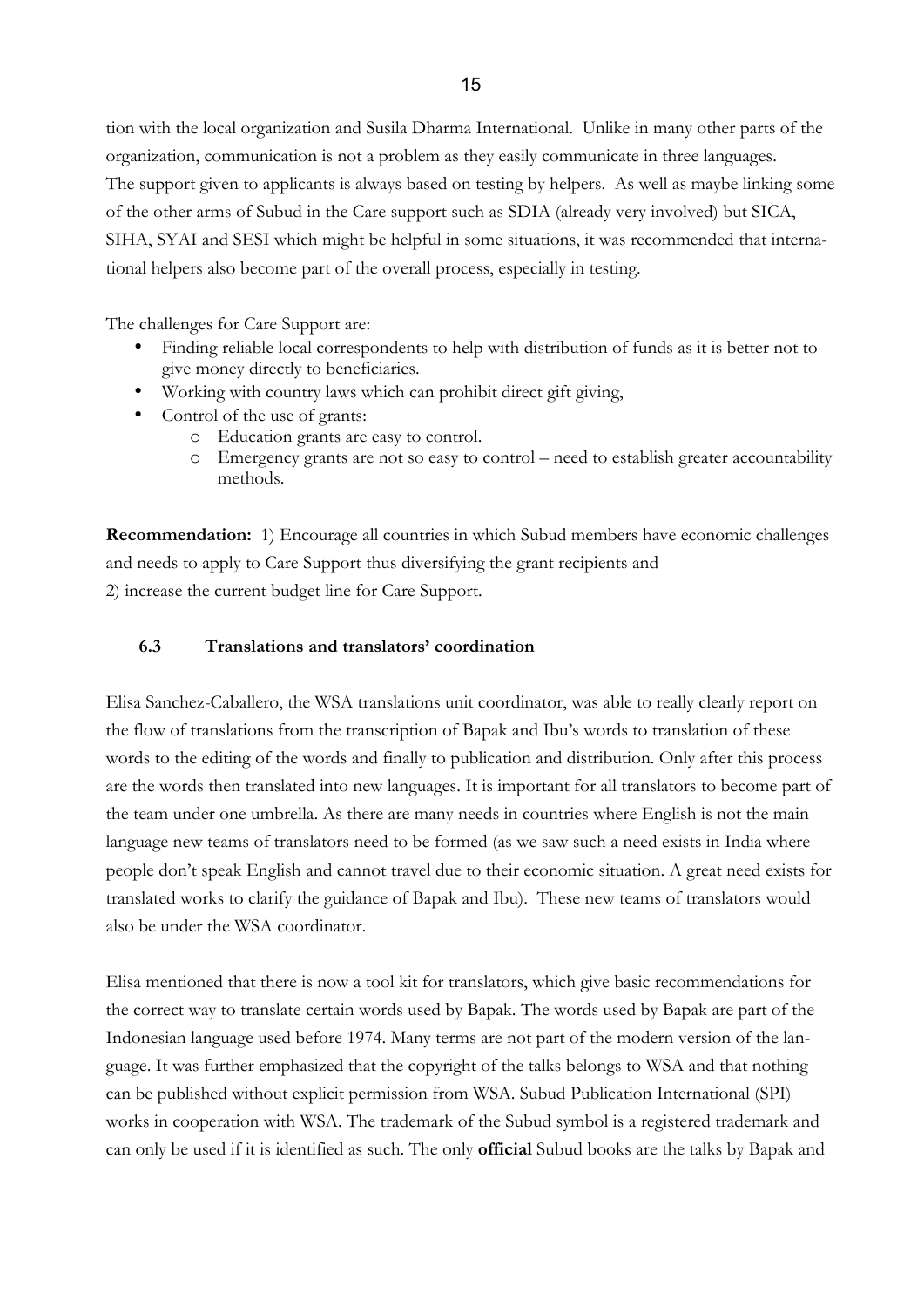Ibu, Susila Budhi Dharma and Bapak's autobiography. These books contain materials that have been properly resourced and referenced. All talks and CDs must have the official date, country and code number. You cannot take one or two sentences from here or there and summarize Bapak. This cannot be done. There is a growing concern about talks or parts of talks being published on social media. This is illegal as the talks belong to WSA, which therefore, needs to do something about stopping this process. The Subud library needs to be made more secure. Ismanah Schulze-Vorberg, the Executive chairperson, mentioned that indeed steps are in process to insure a more secure site for the library. Further, Elisa recommended that WSC only use Bapak's and Ibu's talks in their final version. All the talks that are in the Volumes are final and official.

Other books in Subud are personal renditions of experiences compiled by individuals and viewed as such not as official Subud books. Therefore, these books should not carry the Subud symbol as an official validation of their content.

#### **6.4 WSA Archives**

Armand Bisson, as the coordinator for the WSA archives, gave a presentation to the entire council**.**  Bapak's legacy for future generations and the future of Subud is the main concern of the work for the WSA archives and archivists**.** The discussion on archives was started by having everyone test as to the importance of Archives as part of WSA. All tested and reported on their receivings – Indeed one of the most important pillars of Subud is the legacy to be safeguarded through the work of the archives and archivists who are affiliated members of the World Subud Association.

The important work of the archivists done in Wolfsburg Germany where a dewan of archivists, international helpers and members of the executive team was formed was reported to the council by Armand. (See attachment for the presentation.) It was agreed that this was indeed a most important step in the structure of the archives' team and work.

Generally, it was noted that funding by corporations and individual donations for the archives would increase as the work of the archivists, who are all volunteers, becomes known to all. Perhaps a video of the archivists at work would be helpful as many are operating at the lowest budget cost. It was felt that it would be important to form teams in different WSA archive areas to be trained and work together. Amalijah Thompson who has been trained during her work with the National Archives of Australia in Canberra is willing to train others to do some work with archives. Daniela Moneta also has training and could help to train others. Daniela has been doing a lot of work in developing a database. She is involved in bringing together the data that we have in various archive areas. She is liaising with the Latin American countries to get more collections from that area and this is in line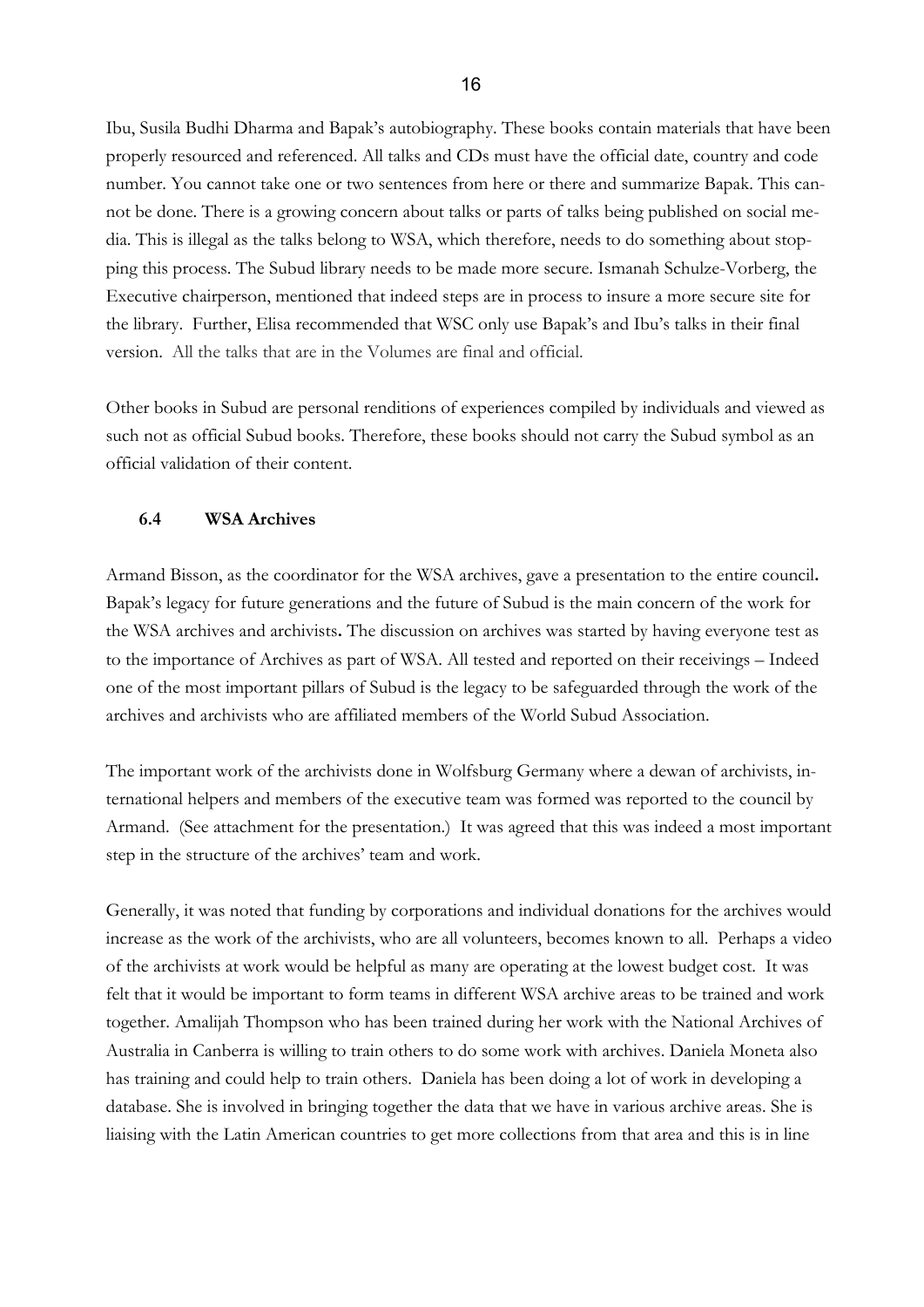with Armand's request that we ask during meetings in individual countries if anyone has any collections which have not yet been made part of the greater collection of recordings of Bapak's talks.

There is a need to define what is an archive center – its role and obligations. It was realized that the best location for WSA archives might not be where the archivists live now. Further, as the team (group made up of WSA executive, representatives and archivists) works on the organizational charter, the need to review the location and needs of an archive center would be part of the consideration of this working group. Part of the discussion would be on the feasibility of working on the establishment of more than one center at the same time. Perhaps, as was stated earlier in archive meeting in Wisma Subud in March, that it is more important to get one or two centers functioning properly rather than trying to develop all centers at the same time.

The importance of having an inventory list of all that is stored and where it is stored was discussed and confirmed. This was a proposal made at the World Congress in 1989 to be carried out by Christchurch World Congress in 2010, but it has not yet been completed. There are three copies of digitalized by Memnon tapes in Canberra which need to be stored for safety reasons: one in Cilandak and the other in Phoenix. The question as to where the archives sit has been an ongoing question but as they actually preceded the organization formed in 1959 (originally named ISC then changed to WSA) it is the seat of archives, that is, WSA. So Archives are the WSA archives.

It is important for this council to state the obvious give meaning to the words. It is also important to have the helpers in the system as we work as they are the engine.

It was recommended by Council members, that the paper presented by Armand be endorsed and it was further suggested by Suryadi that it would be important to form a group from within the council representatives, in support of the executive committee in their process of working on archives. It is important that any representatives of WSC who become part of a supporting team act as liaison to the team and their input be given when necessary and they not cross over into the executive position.

The executive will work jointly with the archivist (1 or 2) and the advisory group (1 or 2 representatives and executive team members) to formulate the Organizational Charter of the Archives.

### **Proposal:** It was proposed that

- 1. the archive dewan's submission paper including suggestions be endorsed by council
- 2. that some of the zone representatives form an advisory group to assist the WSA archives dewan whenever necessary.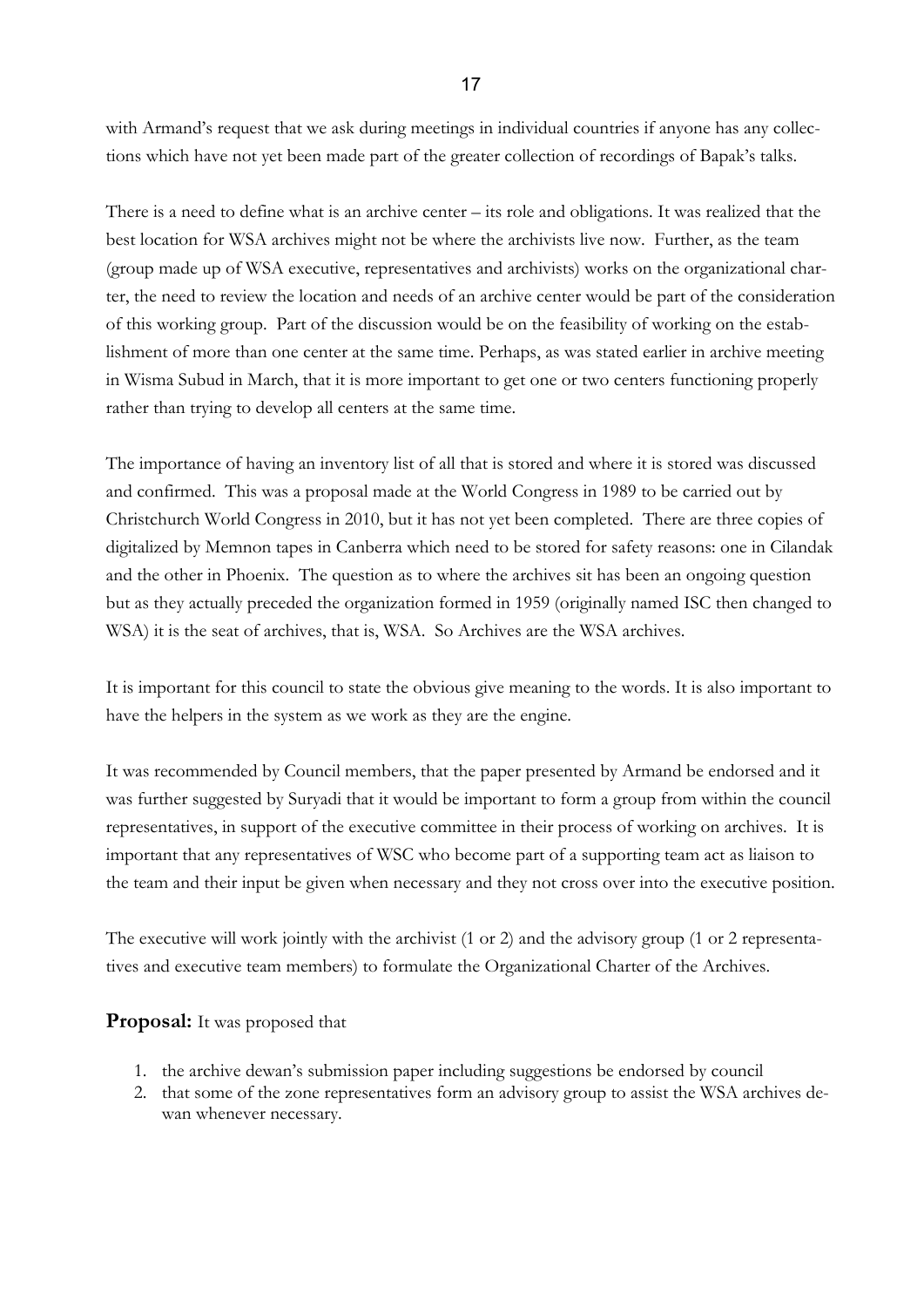Proposed by Suryadi Haryono Sumohadiwidjojo, Seconded by Hakeem Naibi; Passed unanimously - Consensus was taken.

Two representatives were nominated as participating in this advisory board in support of the executive in this process of working on archives: Fernando Fatah Nieva as he has the tools necessary to help with this work, that is helping with the formation of the organizational charter. Suryadi Sumohadiwidjojo was also recommended to work on this committee. It was suggested that one of the archivists be on the committee with the executive member of WSA. Once the organizational charter has been written it will be presented to the archivists for further review and discussion.

It was also felt that it is important to discuss the meaning of the WSA archives within the zone meetings. What is the role and obligation of WSA toward the archives? WSA needs to have a real structure so that archivists work together and jointly on the needs of the archives. There have been some Memorandums of Understanding (MoU) signed with USA, Japan, and Australia. Perhaps other MoUs need to be put into place.

It is important to define clearly and legally how to protect the documents of the archives through process of inventory – providing a database. The main collection of Bapak's and Ibu's talks has been digitalized. Armand suggested that during our meetings we ask if anyone in countries have any materials as many talks were recently found in Chile. There are 1700 talks, 1400 of which have been recorded.

The importance of a manual for the work of archivists was mentioned.

We need a long-term strategic budget that is a 10-year budget if possible. How much would come from which organization and private donations. It is viewed as important for a yearly review of where and how these funds come to the archives for their work.

There are three kinds of costs:

1) operational 2) project based costs and 3) capital funding.

Armand has agreed to report regularly.

### **6.5 WSA Budget Draft 2016**

The draft for WSA budget 2016 was presented by Hilaria.

#### 18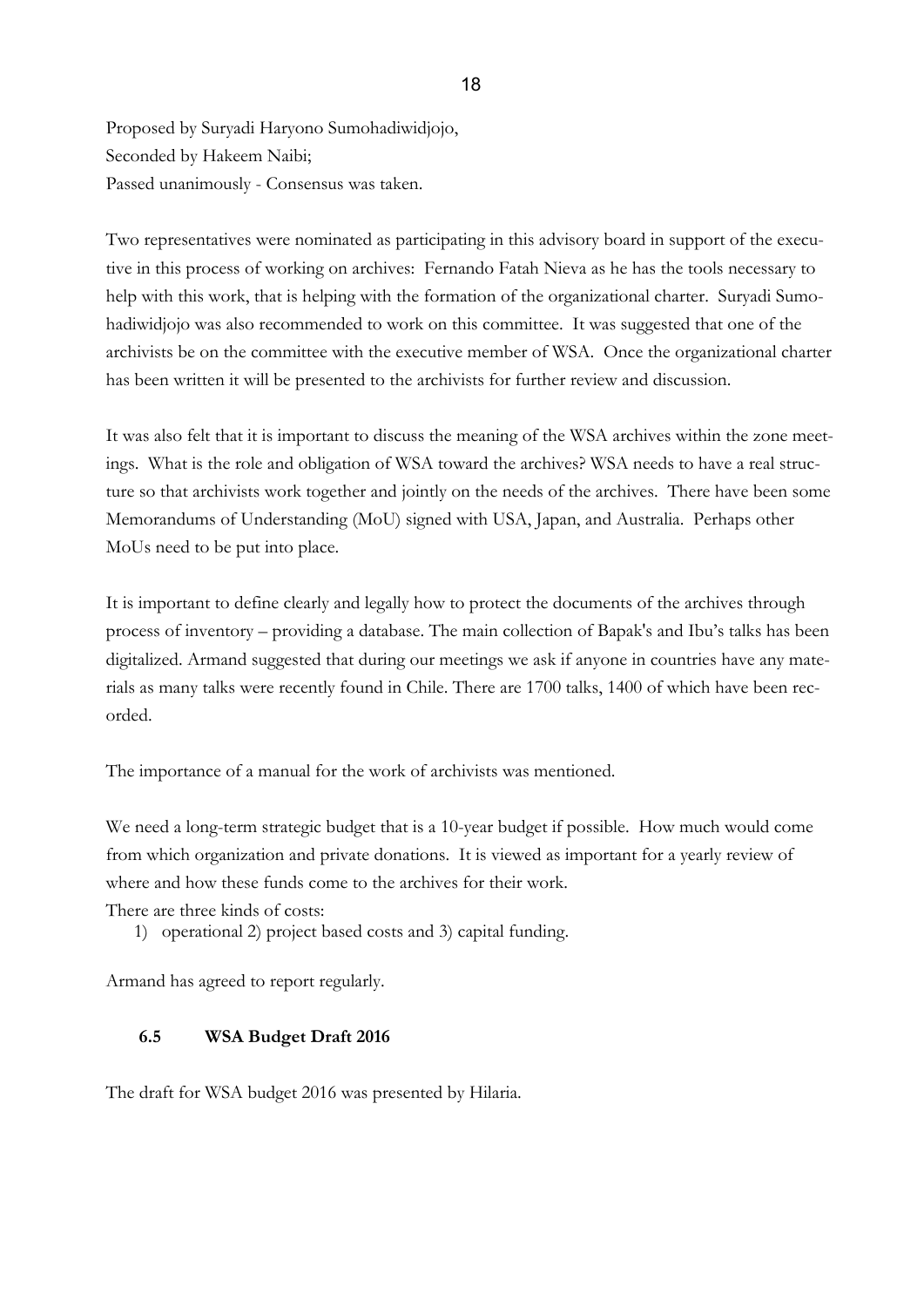**Income/Contributions** - The contributions of the individual members, countries and zones to the World Subud Association are essential to fulfill the aims of our brotherhood. Even if a zone needs funds during the year, it should try to contribute to the World Subud Association budget. Individual members may donate to the World Subud Association directly or through their countries and zones. World Subud Association receives grants from the Muhammad Subuh Foundation. In the draft budget of the Muhammad Subuh Foundation for 2016 are foreseen 40,000 USD for international helpers' travel and others for WSA Archives. An individual entrepreneur supports Subud in a generous way.

**Expenses** - The main areas for expenses are Kejiwaan (international helpers' travel), Media Unit (including the WSA Archives), human activities (including Care Support and Youth) and supporting services.

**Kejiwaan:** As one international helper of Area 1 is paying for his expenses by himself the real expenses in this area are 60,000 USD instead of the 48,000 USD which are budgeted. The international helpers were very diligent in the current year and travelled to many countries and groups. Further, the appointed liaison international helpers support the committee work and the wings often must travel.

#### **Media Unit**

From all reports of the zones it became clear there is a need to give members access to Bapak's and Ibu's talks to be read and to be heard. Further, in the working group on communication in Santiago the importance of translations was underlined.

Concerning WSA Archives the current costs of USD 65,000 include storage expenses of about USD 20,000, fees for archivists of about USD 37,800 and USD 8,000 for small expenses administration, training and travel. For projects another USD 20,000 are budgeted. The budget request from the coordinator was USD 85,000. The treasurer put USD 65,000 in the budget and left USD 20,000 to extra fundraising.

#### **Human activities**

The budget line for Care Support had been increased from USD 16,000 to USD 18,000. The budget lines for SICA, SIHA, SDIA and SESI show smaller amounts which are planned for travel costs to attend WSC meetings.

Grants to zones can help to cover the cost for national congresses in zones where countries cannot afford the venue costs or similar expenses.

During our meeting the youth coordinator explained the need to prepare the joint meeting in Basara Camp end of 2016 for the Youth and the wings. Therefore, we increased this budget line to USD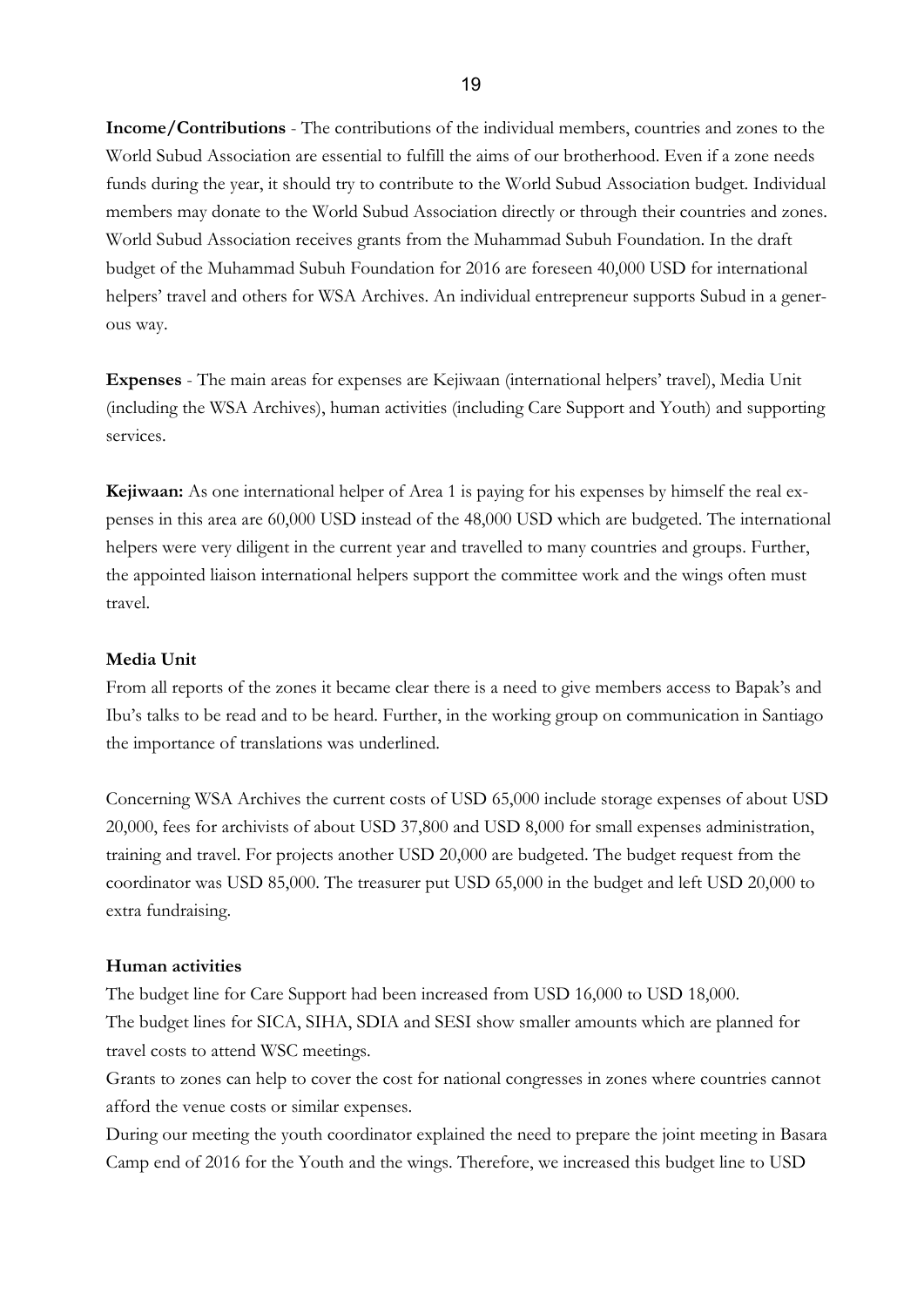18,000 for that year. As part of this joint wing-approach, Peter Jenkins offered to facilitate the working of the YES Quest for different gatherings (starting with the bi-zonal meeting in Poland in July 2016). It was agreed that an extra budget line should be put in to cover his expenses for this work.

#### **Supporting Services**

This budget area includes the travel expenses of the chair and deputy chair as well as expenses for the zone representatives, i.e. travel costs when the zone cannot pay for the representative. The budget line for World Subud Council meetings includes accommodation and meal expenses for all Council members including wing chairs and executive functions. The travel costs for the wing chairs come out of the lines mentioned above for SDIA, SIHA, SICA and SESI.

#### **WSA executive**

In this field we budgeted travel expenses and fees, bank charges, legal and audit fees. We try to avoid currency differences as much as possible and have Dollar accounts and Euro accounts.

**Pensions** are paid to three ladies to whom Subud is obliged to pay a pension as their husbands used to work for Bapak.

# **7 Meetings in 2016**

### **7.1 World Subud Council Meeting 2016**

A suggestion by Elias Coragem Dumit, WSA chairperson, was made that a proposal be developed concerning the next Subud World Council meeting. The proposal would involve the testing by international helpers which should include both the need for a meeting and the location that would be most appropriate should the testing show that a meeting is favorable.

**Proposal:** It should be tested by the international helpers whether or not a Subud World Council meeting would be necessary in the year 2016. It should further be tested whether the meeting should be held in Area 1, Area 2 or Area 3.

Proposed by Fernando Fatah Nieva

Seconded by Suryadi Haryono Sumohadiwidjojo

Unanimously passed by all representatives present (8 yes, no abstentions), consensus was received from the Council members.

The international helpers tested and the feeling was that indeed it would be necessary for the continued harmony, unity and mutual understanding of the council members to meet again in the year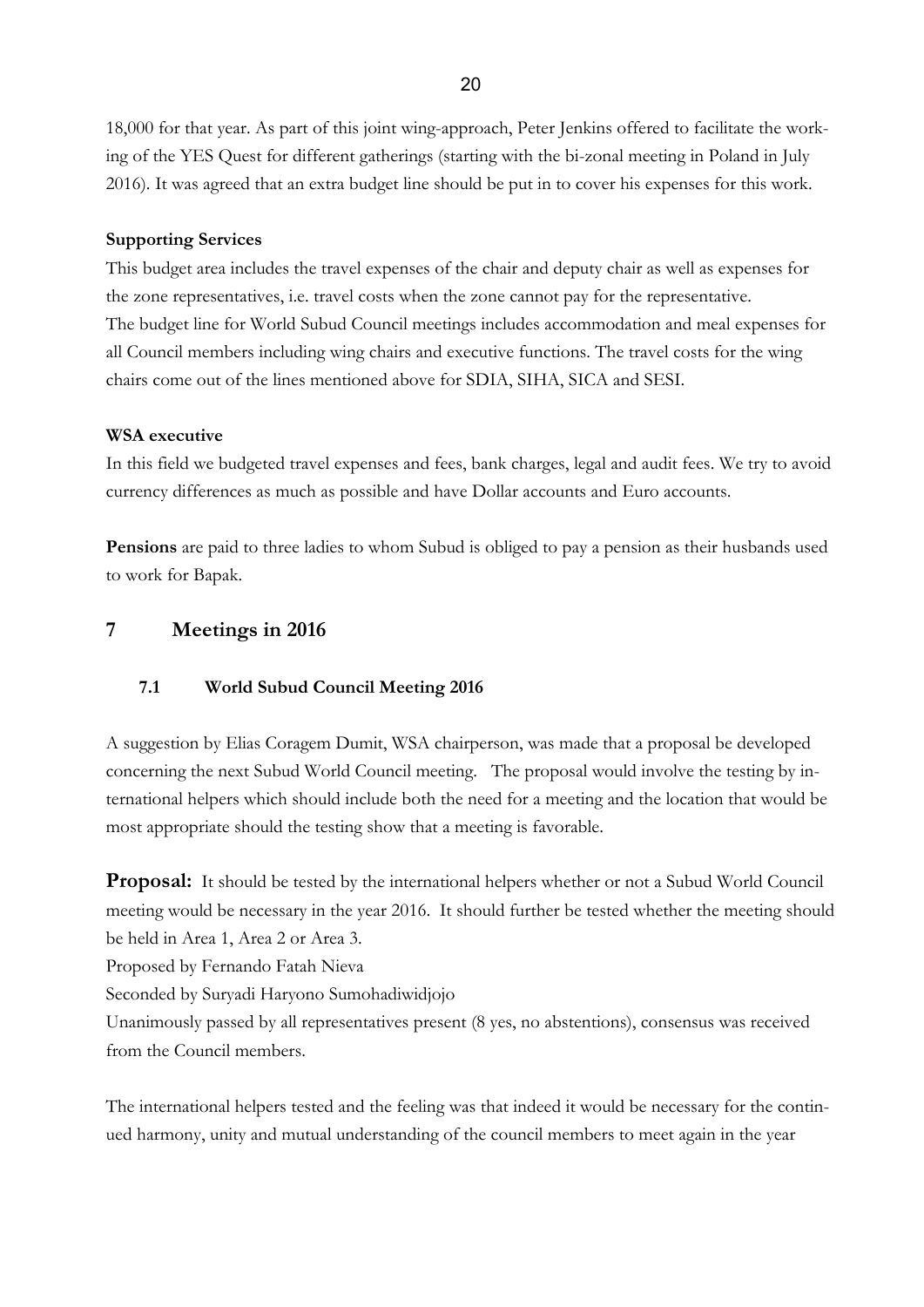2016. This would also protect the work of the meeting after we separate. It was further tested that Area 2 would be the right area to hold this meeting.

#### **Recommendation**:

After much discussion, it was recommended:

- 1. To allow the process to start and take place,
- 2. Zone representatives and country chairs have conversation among themselves and perhaps further test as to the right place,
- 3. Possibilities have to take into consideration costs, time frame and visa problems,
- 4. The suggested places were the bi-zonal meeting in Poland, South Africa or any other country in zones 3 and 4.

The feeling is that the process of finding the right venue, by asking various countries their willingness to host this meeting, is important and should not be hurried but that it would be preferable to have the result of the process by January so that members of the Subud World Council can secure their holiday time for this meeting. Since Muhammad Subuh Foundation also holds its meeting in tandem to the WSC meeting, it would be important for them to also know by January for the same reason. The Executive team is also part of Area 2 and should be part of discussion and testing.

#### **Proposal: Elias proposed that the next WSC meeting in 2016 be held in Area 2**

Seconded by Fernando Fatah Nieva.

All zone representatives present agreed 8 yes, no abstentions.

### **7.2 Americas' gathering for 2016**

There was a proposal to test on the Americas' gathering – Yes or No. The consensus was, however, that whether or not the gathering occurs, really depends on the area 3 countries. This was a decision to be taken from within the Americas and not a decision from the council.

# **8 Cooperation with the Muhammad Subuh Foundation**

#### **8.1 Draft Budget 2016 Muhammad Subuh Foundation**

The first joint meeting between MSF and WSA was to go over the draft budget of the Muhammad Foundation for the year 2016. This is clearly a draft budget and its acceptance as presented was not meant to be approved or voted on until the end of December when most of the expenses and incomes of 2015 will have been recorded. All of the budget lines were reviewed and explained by Mi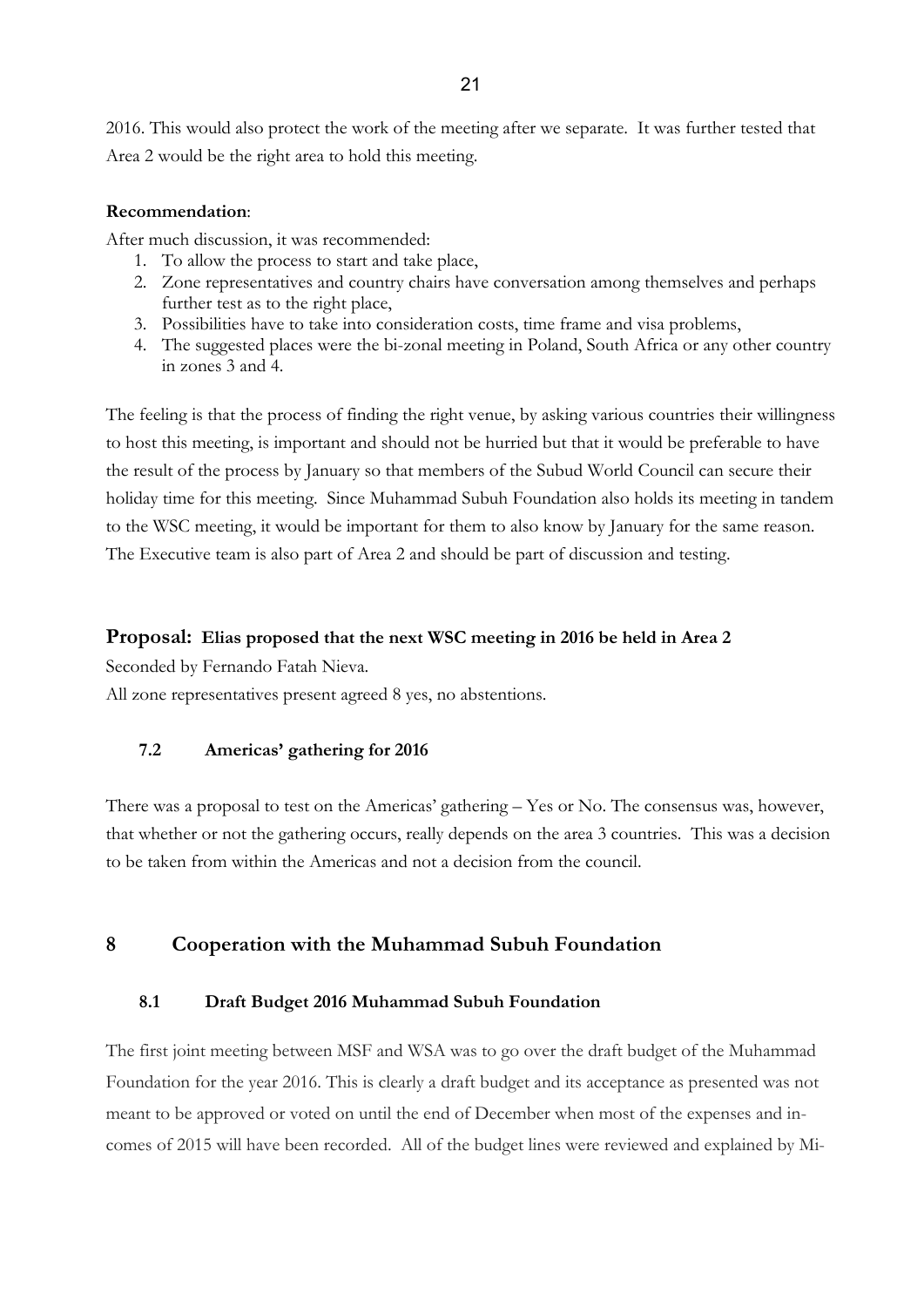chael Heathcote who is the treasurer of MSF. The Foundation has a large capital of over USD 3,000,000. This is made up of the General Fund (under the control of the trustees) and specific Endowment Funds whose capital has to be preserved and only distributable surplus income used for the purposes laid out in the Endowment terms. The monies that are used to fund the expenses that MSF incurs in the year are paid for mainly from the General Fund. If these total annual expenses exceed 10% of the capital a 2/3rds majority vote of the trustees is required. Since WSA approves the annual budget, MSF should not go beyond it, and requires WSA' approval if it wants/needs to exceed it by 10% or more. It was proposed that this 10% approval was in future to be for the total administration budget not individual line items in it.

The performance of the investment portfolio plus legacies and donations given to MSF determine the number and amounts of grants given on a yearly basis. If these are few and not high then the grants are few. If they are high then the grants may also be generous.

MSF has three areas of responsibility –

- Subud houses.
- International helper travels,
- Archives which care for Bapak' and Ibu's legacy.

The budget reflects these financial responsibilities to the extent that MSF is able to and has been asked by WSA for its needs and that housing needs around the world have been expressed. This year there have been three Eco housing grants offered. Two of which have now been approved and given the third one needs to come in before the end of December to be part of this year's budget. All documentation must be signed prior to end of December for it to be part of this fiscal period.

#### **8.2 Gran Salon Amanecer**

The second joint meeting between MSF and WSA took place on the 18<sup>th</sup> of September. It was a presentation by MSF to WSC and a pursuant discussion on the history, and various options which face the joint bodies regarding the Amanecer Gran Salon building.

Three options were presented

1. Rent the Gran Salon to a Subud group called the "Donors Group" for a period of 4 years, which rent and income would match, the expenses needed for repairs and making the building up to code for rental. (Any other Subud group could also be considered for rental.)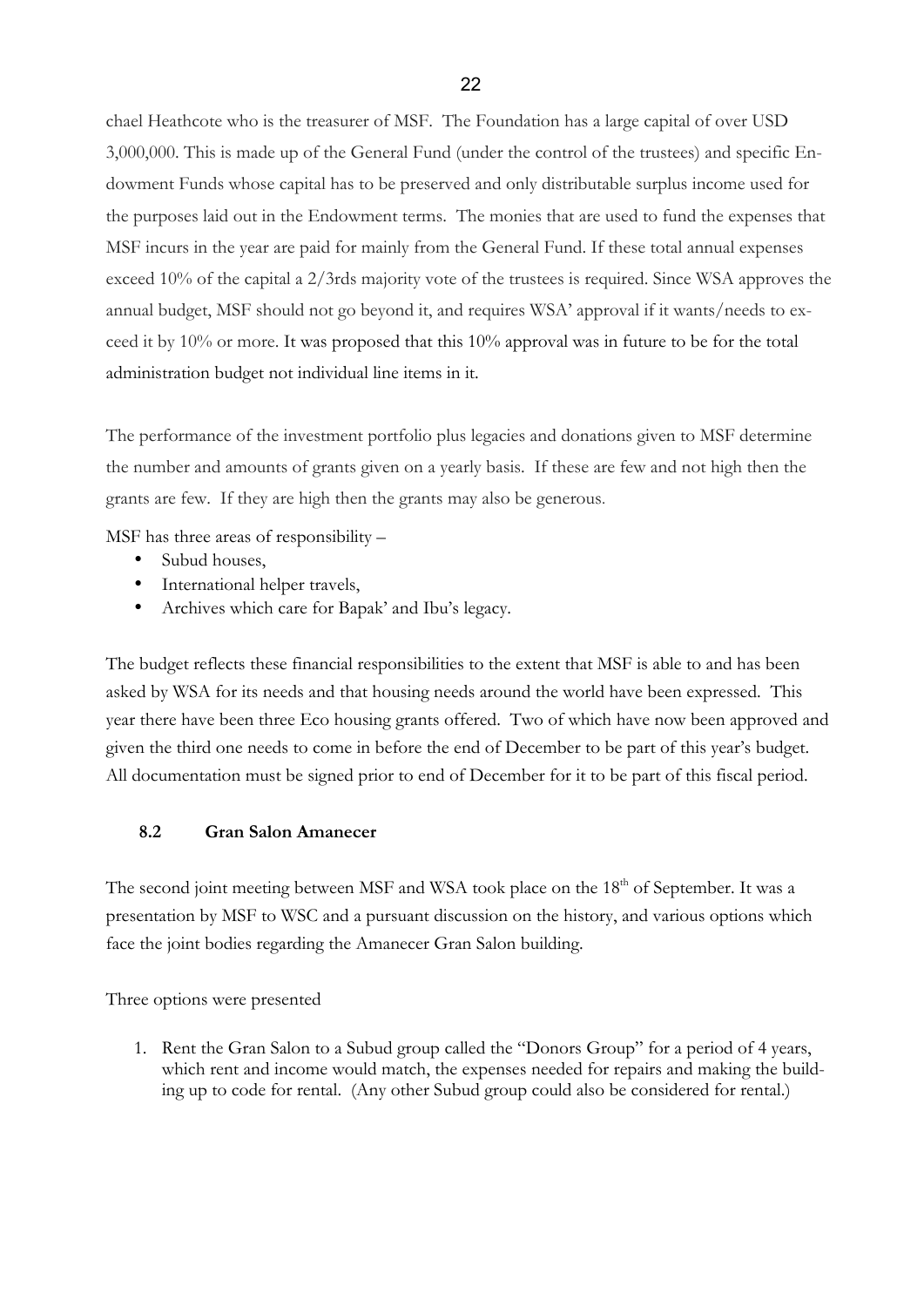- 2. Sell the Gran Salon to preferably a Subud group or if not possible then to a group outside of Subud. This option would have the problem of structural upgrade and finding a way to secure the access to the property from the main road.
- 3. Give the Gran Salon to Subud Colombia for them to manage and take care of.

All these options were discussed at length and the World Subud Council representatives discussed privately and openly the possibilities presented. Their decision at this time was to choose option #1, of renting the Gran Salon to a Subud group for educational purposes, that is, the training of Montessori teachers.

Since this option presents a number of needs: it is important to look closely at what needs to be included in a contract. Knowing that it is to the best interest of MSF as the caretakers of the asset for WSA, that a proper contract be written, the zone representatives felt that the contract will be done in the most professional manner. The contract formulated needs to be clear, legally worded, in compliance with the laws of Subud Colombia, complete, and detailed as to the rental and repair payments needed to cover the needs of MSF with regards to the Gran Salon. As the entity that has been entrusted to take care of the WSA asset, the Gran Salon, the contract will be formulated by MSF and reviewed by a lawyer before Marston Gregory as the chairperson of MSF signs it. Further, the representatives, as directors of WSA responsible to their constituents will review, to be made aware of its contents, the contract prior to its being presented for agreement or signed by both the lessee and the lessor.

There was never an actual proposal made by the council during this meeting. It was informally agreed upon by all that Option #1 was the only option to be valid at this time.

#### **8.3 Replacement of a Trustee**

During the WSC meeting (after the other trustees had left) the replacement for the vacancy created by the resignation of Michael van der Matten was discussed with the MSF chairperson Marston Gregory.

There was much discussion around the way to proceed in the appointment of a new trustee(s) working jointly with MSF and WSA, as the directors of WSA are the ones responsible for the voting in of new trustees. It was explained that the steps in the process are as follows:

- 1. Advertise the position and search for candidates,
- 2. Screening process for qualifications,
- 3. Nomination of candidates,
- 4. Testing by international helpers,
- 5. Voting by the WSA representatives/Directors,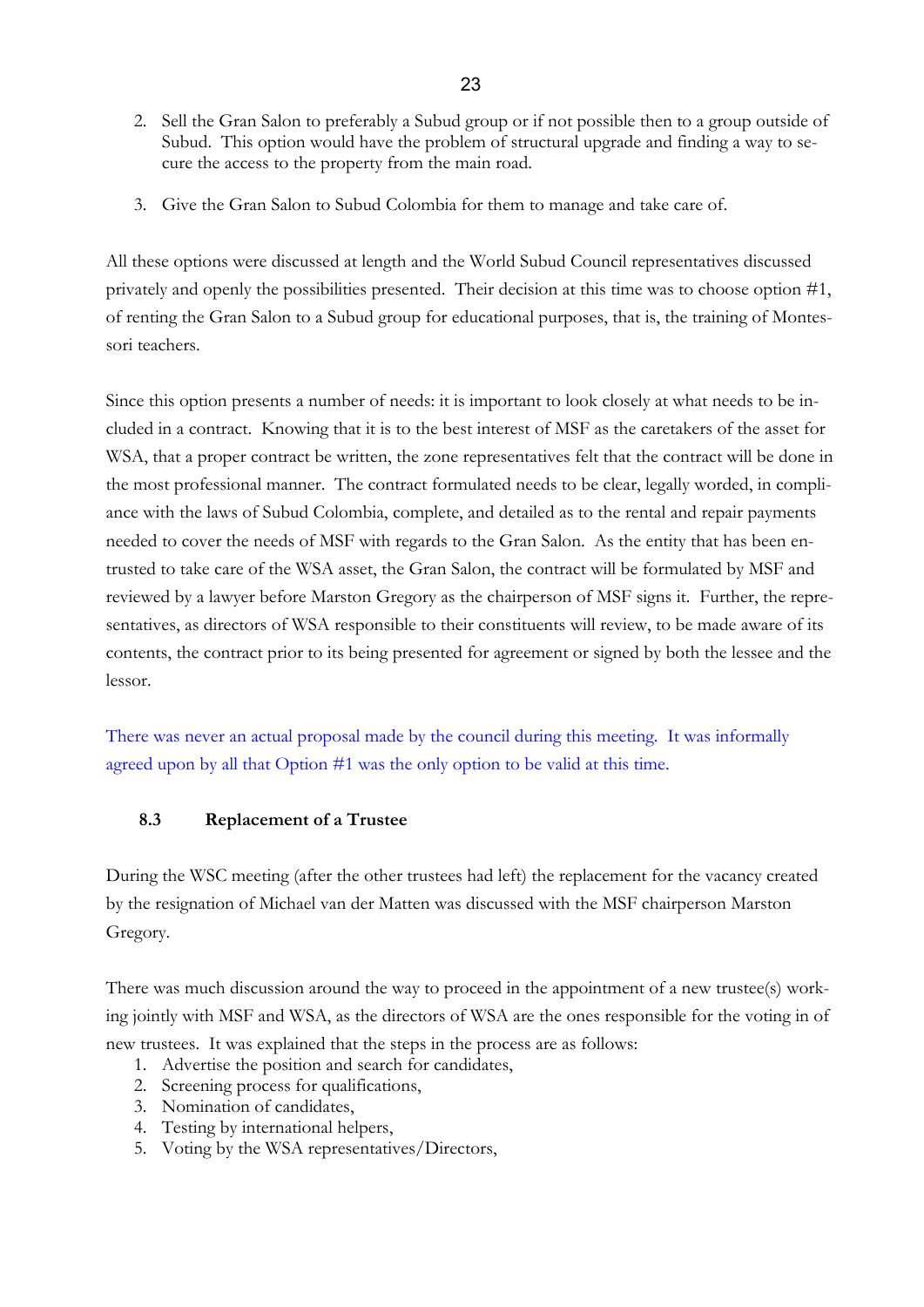- 6. Selection and nomination of trustee,
- 7. Letter signed by Chair.

The nomination of a candidate for this position can come from

- Existing board of trustees
- Zonal representatives
- National Committees
- Executive team of WSA.

The discussion was around which process to use. It seemed at first unclear that, at this point in time, MSF and WSA are only working on the replacement for the position vacated by Michael van der Matten and not the process to be amended for the replacement of outgoing trustees finishing their term. Once this was clear a recommendation was made:

#### **Recommendation**

According to the by-laws and the procedure established in 2014, the Board of Directors of MSF with the support of the Executive team of WSC find the replacement trustee to complete the term of the resigning trustee.

# **The council agreed to apply the established procedure for the replacement of a trustee, formulated in 2014, to replace Michael van der Matten as trustee.**

The zone representatives of WSC and the executive committee of WSA have been empowered to start the procedure of finding new trustee candidate based on the qualifications as presented in the process agreed upon during the world congress in Puebla in 2014, and in the end to have the zone representatives as the Directors of WSA vote on the candidate being presented. Two zone representatives will be appointed by the zonal representatives to work with the two MSF trustees on the selection committee.

The question of the change or amendment to the MSF By-laws as to the process of nomination and selection of new trustees and number of trustees to be admitted to the board will be discussed in the coming months so that the procedure is clear for the appointment of new trustees as old trustees complete their term during the year of 2016. It was felt that this was a serious decision to be taken and that time needs to be given to the discussion and decision as to the correct process to be used for the future appointment of trustees. There are questions:

- How to make more universal less Anglo centric?
- How many terms can a trustee serve?
- How are candidates vetted?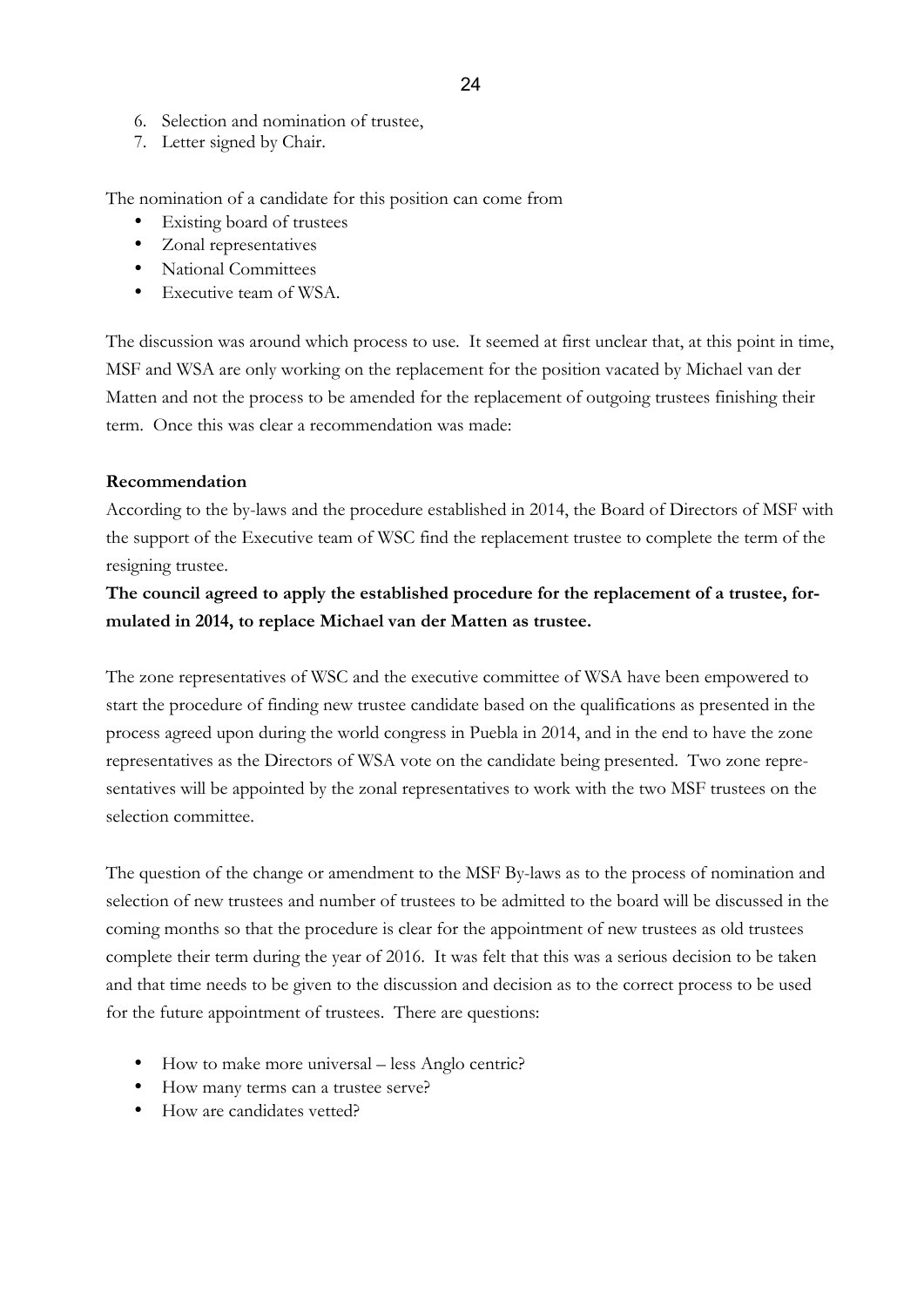#### 25

#### **8.4 Changing of the By-laws of the Muhammad Subuh Foundation**

The house cleaning 'Clean up' work on the by-laws to be done immediately prior to the overall changes and amendments in the by-laws to be presented at World Congress 2018 in Germany was discussed during WSC meeting with Marston Gregory.

By-laws review and amendments are divided into two sections:

1) to be done immediately and that is what Lucian and Marston called the clean up work. For example taking Ibu Rahayu's name out of the by-laws as she no longer is part of the active board. Such things as these, which do not need discussion and decisions, will be reviewed and proposed as soon as possible.

**Recommended** was that three representatives, one from each area, be part of this process with the MSF trustees. Nominated and accepted unanimously were Fernando Fatah Nieva, Farah Czwiertnia and Suryadi Haryono Sumohadiwidjojo.

2) will be reviewing the by-laws to propose amendments to be voted upon at the next world congress in Germany. The representatives to work on this with the trustless have not yet been nominated. This work will be on going and take more time and a more careful decision making process to make sure that MSF and WSA are in agreement with how the organizations will function in tandem and with harmony and mutual respect.

Both teams of working trustees and representatives will report to both larger bodies. Nothing will be changed without approval by the two bodies. For expediency it has been decided that there will be two trustless (trustees?) and three representatives working together on the second part of the by-laws review. Who will work on this process will be decided later.

# **9 Results from the Working Groups and Plenary Discussions/Action Plans**

At the beginning of the Council meeting, the Chair, Elias Coragem Dumit, made it clear that the format for this council meeting would be slightly different from others. It would start by having a strong kejiwaan component and meeting of each of us to become aware of who we are, our roles, where we come from and the needs of our areas. *Further, the council meeting would only address some of the needs of the WSA/WSC as it was not important to develop many proposals we pass*. The work of the council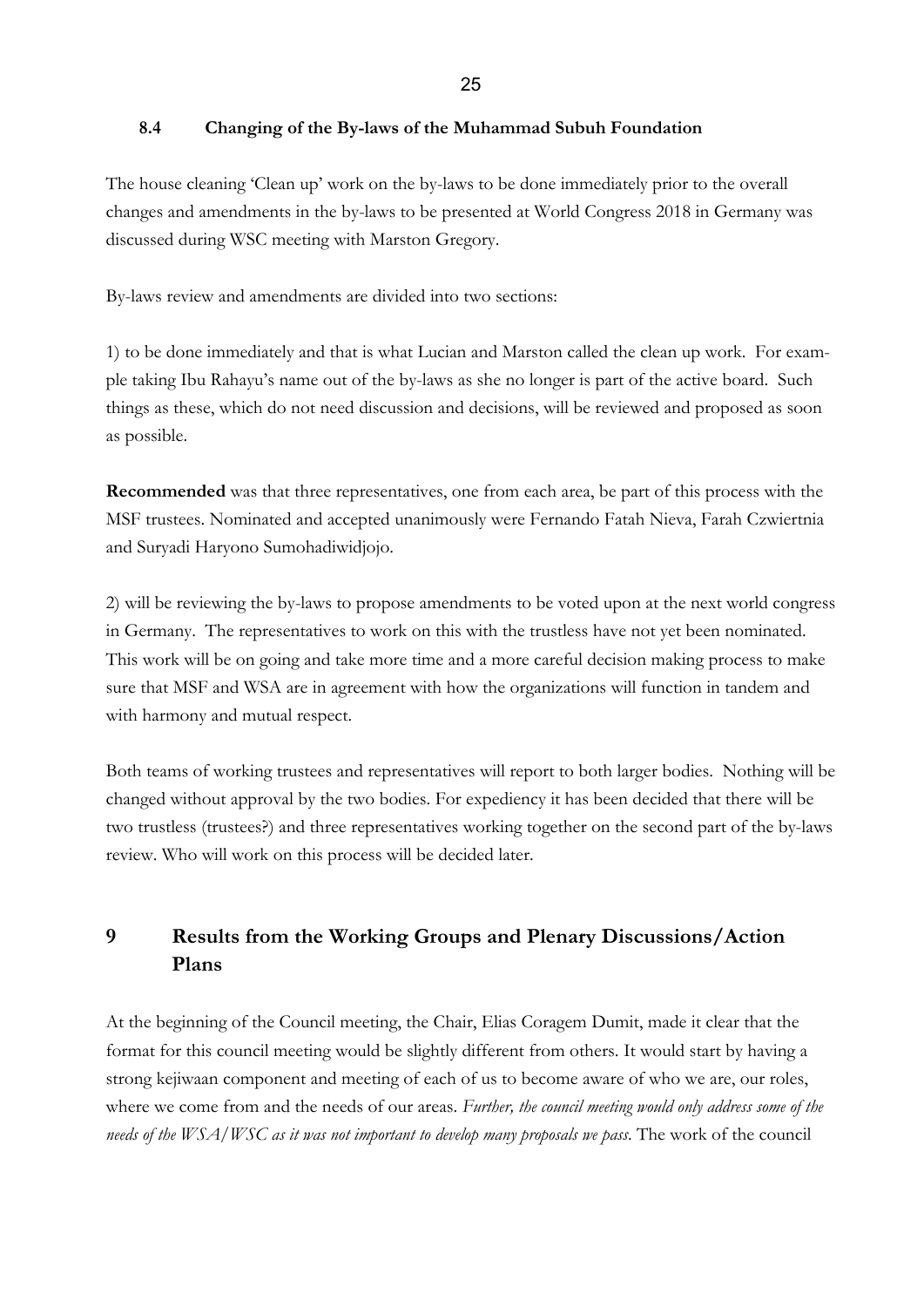continues on through various action points to be gleamed from our area by area meetings. There would be common needs which would arise and then be presented as on-going action points.

From our meetings four main challenges/needs seem to have emerged as common topics of concern in all areas and zones of our Subud World:

- Make sure that helpers everywhere can do and are supported in their work by the international committee and that international helpers can continue to work with helpers in zones, countries and centers,
- Attract funds to find their way into Subud,
- Establish proper channels and ways to care for the needs of our brothers and sisters in Africa,
- Establish satisfactory communication between different Subud entities

These were discussed and have become our action points for the next months until our next council meeting in 2016. This is the ongoing work of the World Subud Council members and the World Subud Association Executive team.

At this point there was a review of the recommendations of the World Congress 2014 in Puebla. A plan of action for those recommendations not addressed so far during this Executive committee and Council committee's work was developed.

**RESULTS** of the review process and ensuing discussions:

# **9.1 Helpers and helpers support**

It is important to empower the helpers to be what they should be, to feel for themselves what is needed to be helpers – explore their role as Bapak's helpers. International helpers have witnessed the helpers' receiving and work in various countries. It is a way of supporting the helpers in their role not necessarily one of capacity building so it may be important to change the wording at the next congress from "Capacity Building" to "Asuhan" which has a certain feeling. How Bapak used it was to have no specific procedure but just openness. Another possibility is "Kejiwaan Support"

### Helper work and support

As the helpers worked in groups they realized that:

- Some helpers are tired, have less energy and may not even be following the latihan themselves,
- Some helpers have a lack of understanding as to their role, their position,
- Kejiwaan retreats with experienced helpers would be helpful in many areas of the world,
- In some areas helpers are reluctant to test with members and have a different view of testing,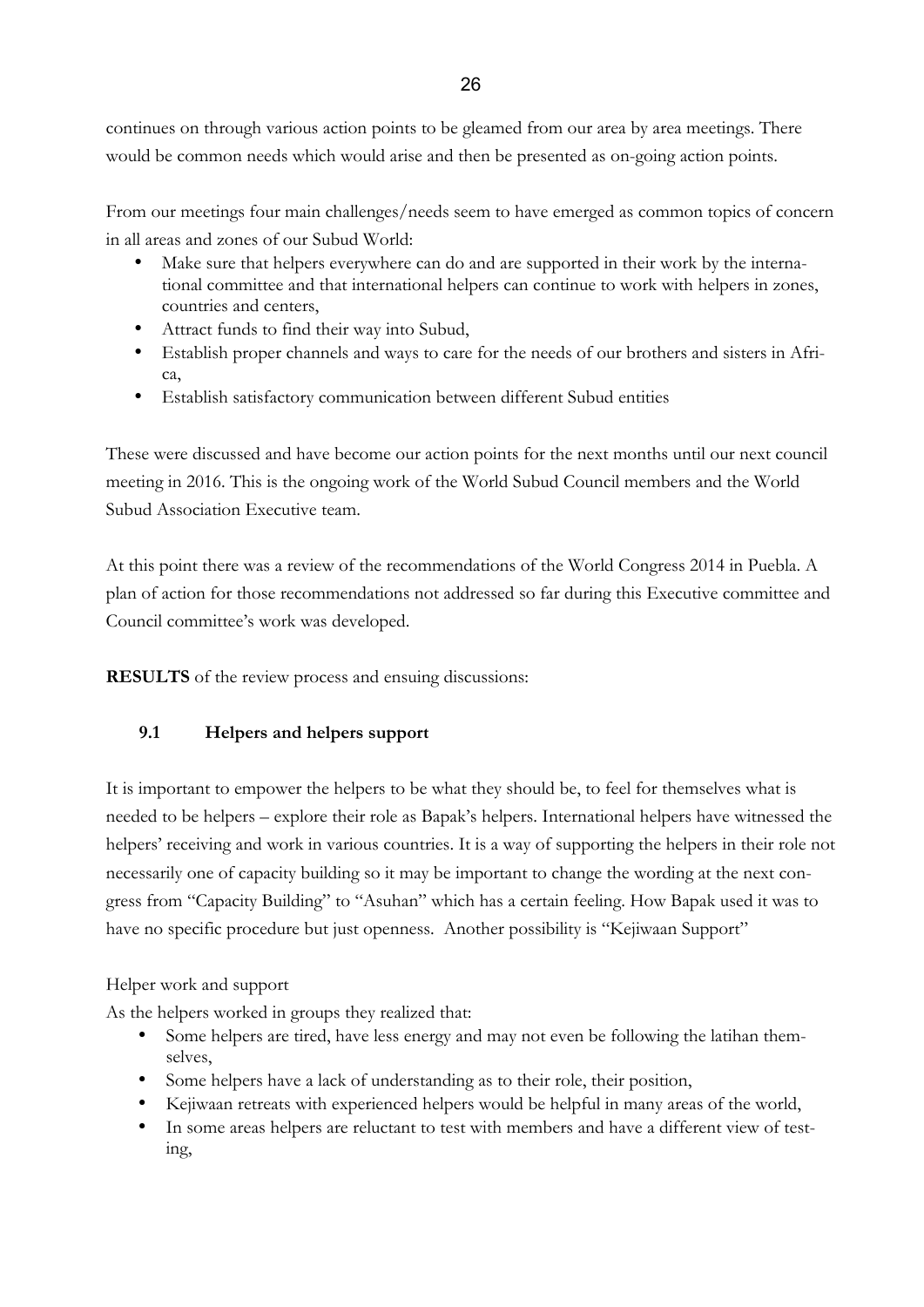- Some helpers try to make laws out of what Bapak said; this can be rejected,
- Some helpers do not know how to work with the youth,
- Maybe it's important to use the word kejiwaan in the title of this work,
- Meetings need some focus so as not to waste time finding the focus. Usually with some focus you can expand as you go without you waste much valuable time,
- Need to have helpers connected prior to a meeting so there can be a bigger space during the meeting (congresses, AGMs and committee meetings),
- Continued work with the country KCs.

There was a consensus that it is important to find material to explain this process. It was also concluded that the new book for helpers will help to clarify all the many situations wherein helpers need advice.

As it is often much more economical to bring international helpers to an area rather than move many KCs, national, regional and local helpers to one location for a helper gathering it may be advisable to provide for international helper travel as they need it. It is also important to have kejiwaan time prior to congresses and committee meetings on local, regional, international or zonal levels. By making inner space you create greater space for harmonious, fruitful and respectful meetings.

#### **Helper cards and process**

It is important that the process of issuing new helper cards be a joint process between helpers and committee. The new helper card format, which will be used for all areas of the world, is in process of being completed. It has had two drafts submitted to Ibu Rahayu for approval.

WSA will be taking the responsibility to issue new helper cards together with the international helpers. Currently, the Area 1 and Area 3 international helpers are signing the cards. When cards are completed then the process will move to how it will finally be with the KCs from various countries working jointly with international helpers and WSA committee to issue and sign the cards.

#### **Helper Census**

It is important to review and re-acknowledge who the helpers are. It is not necessary to re-test all the helpers but merely take the list from the KCs. There are questions which have been asked. What do you do with inactive helpers and their cards, do you merely inform the local group that you are inactive for a time – this is then written down.

- If person is officially removed as a helper, then the card must be given back
- If person voluntarily becomes inactive for a time, then only informing local helpers group is necessary.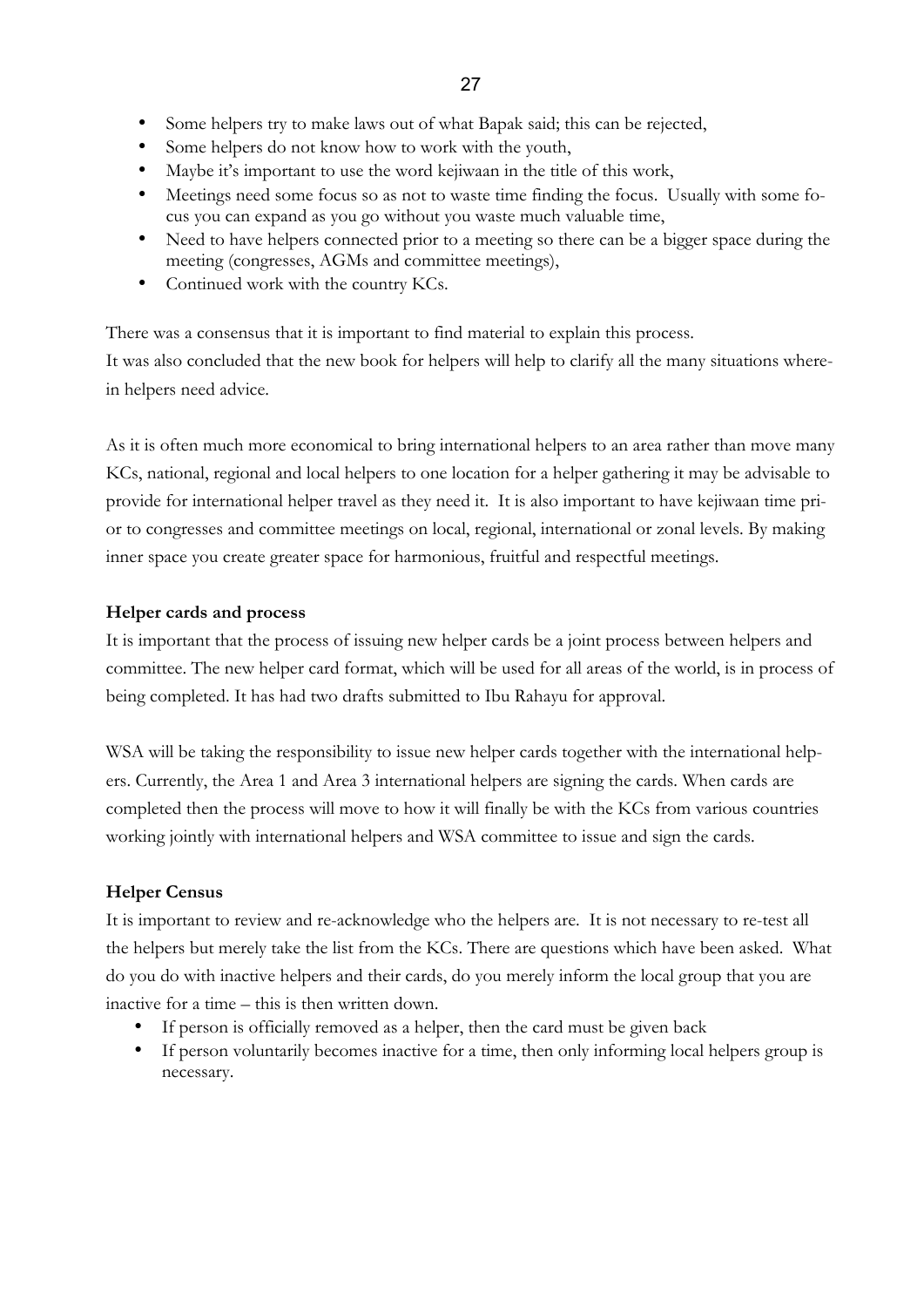# **9.2 Fundraising work and support**

On the topic of fundraising it was established that not only do the countries, zones and individuals need to contribute but also that WSA needs to establish working groups for fundraising. Different zones responded with their needs from a budget request to be able to appeal to their membership. They stated the following points of importance:

# **Zones 1 & 2**

- Important to communicate budget to countries in zones  $1 \& 2$  it is a matter of building a relationship with enterprises. Some countries already doing this, others need to establish this relationship,
- Important to establish enterprises under the umbrella of SESI which is inside the body of Subud. SESI can be a mentoring group not necessarily a money source but important to help establish relationship between country and enterprise for fund raising to help work within the zone. This is different from the Usaha Mulia Company to be finessed by Hadrian to house a panel of experts.

# **Zone 3**

- Important to give the countries within the zone time to examine the budget so they can support it.
- Important to explain the budget lines and the reason for the funds being used,
- Members need more motivation,
- Fundraising possibility and enterprises can be stimulated.

The zone representative receives contributions from his countries through his requests. Whatever is needed is communicated and then contributions are received. Important, therefore, to have enough time during the meeting to examine the budget, talk about it, and decide items of importance.

# **Zone 4**

At this time of the council meeting, Farah Czwiertnia, was no longer present as she had returned to her home country due to a work schedule. Apologies

# **Zone 5**

- Hilaria is doing a good job in distributing the responses to questions,
- More information needs to come,
- Opportunity to develop enterprises to help with budget issues.

# **Zone 6**

- Economic needs are so great in this area, that there is very little left over to contribute. Not an unwillingness but an inability to do so,
- Perhaps a token/symbolic donation every year is an important step to the contribution issue. There are often so many needs that this does not happen even if the idea already existed (Rida had idea himself before this meeting).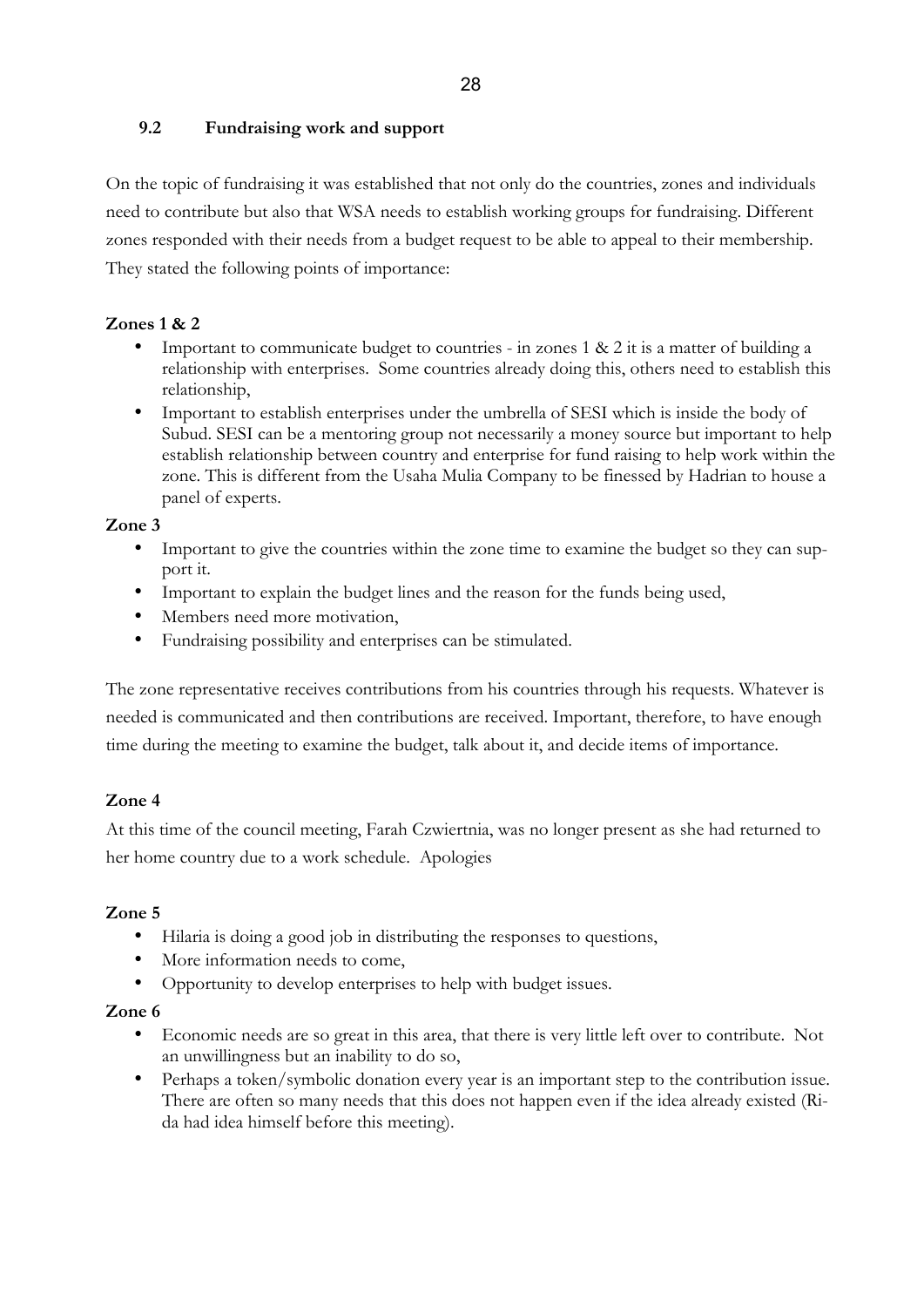# **Zone 7**

• As zone representative, Fernando says he needs more information on the expenses, the meaning of SICA travel for example. The people need more information to understand the need to contribute to the WSA budget.

# **Zone 8**

- Now we are contributing as a zone. This happened due to the process during the Area 3 meeting wherein the organization and its needs were explained to all,
- Members need to know what the function of WSA is and why certain funds are requested and contributions from all are expected,
- Members need motivation,
- Information dissemination is important,
- Important to work two or three levels of budget and to discuss more closely the items of the budget.

# **Zone 9**

- There is a need to have greater details as to the requests for certain budget items,
- Uraidah feels that it would be her job to make the pieces of information more easily digested by the members in her zone.

WSA needs to establish the working group with the countries that volunteered in world congress to help find ways to finance our organization; USA, Brazil, Norway, Mexico, Canada, Nigeria, Italy, Angola, South Africa and France. These were the ten countries volunteering at World Congress 2014.

It was observed that it is:

- Now time to launch this working group not work of executive as such but needs to be launched by the WSA Executive,
- Time to communicate how activities are facilitated,
- Important to set up a proper working plan as a body not as individuals. If we don't do that, we might not have access to funds which are available,
- Important to support the needs of the new budget as defined by the council members,
- A need to find funding for Helper travel,
- A need to review the needs of Zone representatives who may financial support if their zone does not pay for their travel,
- A need to become aware of the Zones' need for assistance to conduct their meetings,
- MSF have been identified as grantors.

**All zone representatives** are to talk to their countries to establish needs of money for Subud activities but mostly for all members to be able to have latihan space.

Suggestions: Explore the possibility of having an "in-kind donation" line in the budget.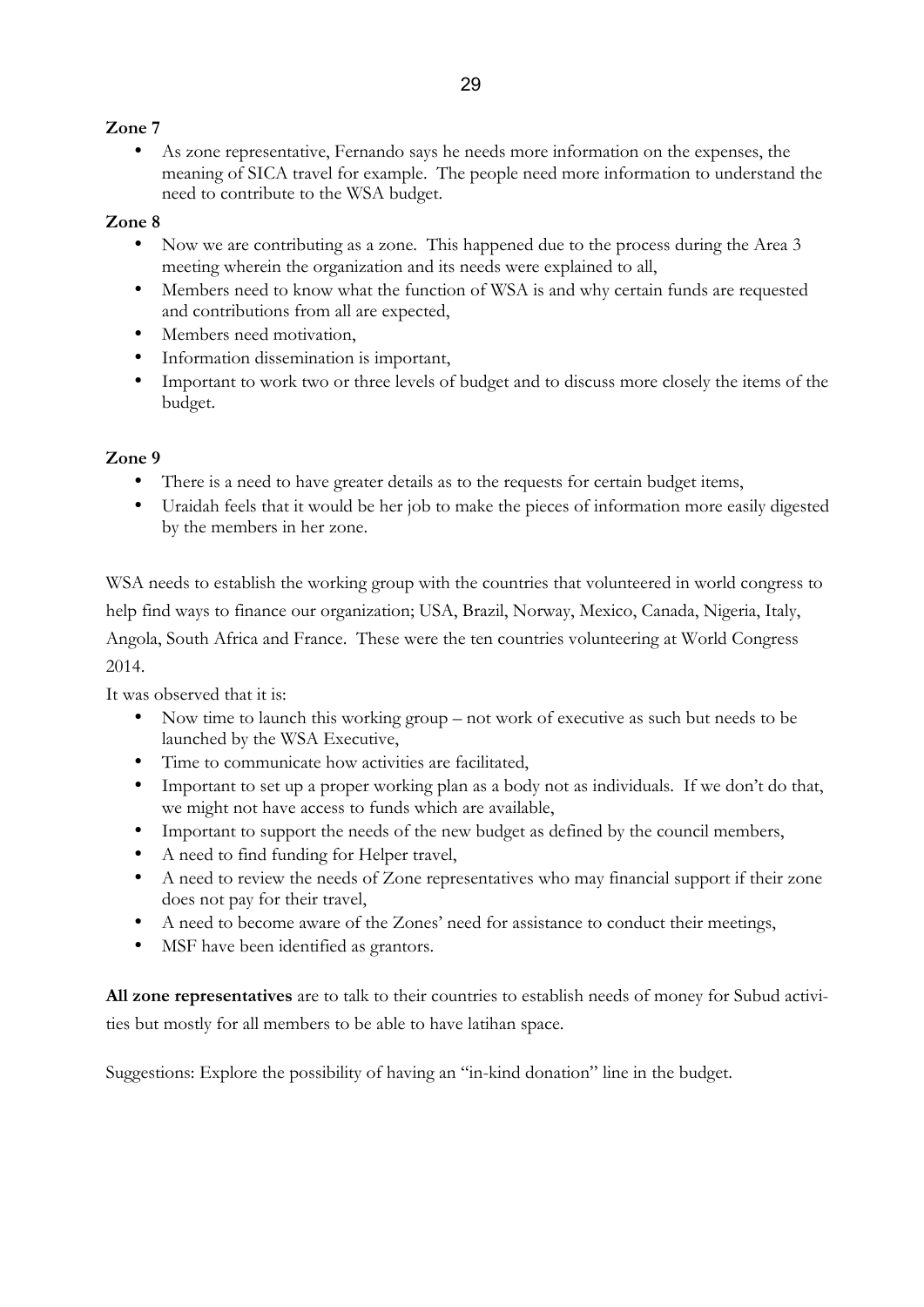## **9.3 African Countries and their needs**

On the topic of our African brothers and sisters to find ways to support them, work has already been done and more is needed.

# NEEDS/CHALLENGES:

- A presence by the international helpers and committee needs to happen,
- Funding for latihan space and committee offices,
- Restoration of certain houses in both zones,
- SESI help to create little enterprises mentor and give know-how,
- Need involvement of WSA to find ways to assist that would be appropriate,
- Bi-zonal meeting so that members can come together,
- In zone 6 there is a need to increase the subsidies for the education of children to cover their entire primary years,
- Literature in French for members,
- In Zone 5 there is a need to visit the members from Malawi. Hakeem feels he can do this as he is a Muslim,

Later testing with the international helpers indicated that a bi-zonal meeting should take place in Congo, in Kinshasa in the year 2017. Meanwhile it is felt that the international helpers should visit the region to make contact with the national and local helpers in both zones prior to the bi-zonal.

### **9.4 Communication across all areas of Subud**

With regards to communication it is important to define what we mean by communication. It includes distributing information, being educational with humor and lightness and enabling dialogue. From our Subud values it needs to be inclusive which implies to have enough translators for not to exclude members through languages used they do not understand.

- Translation necessary into many languages beyond the 5 identified at this time; French, Spanish, Indonesian, English and Russian to create inclusivity – especially important for areas of the world where people are unable to travel to meetings as their economic status does not allow IT,
- Ethics of media communication important; Emails sometimes contain feelings that are transmitted that may hurt feelings and create misunderstandings. Suggestion to sleep over them one night before pressing the send button,
- Skype may be a better form of communication as there is at that point a face-to-face and a chance to clarify ill feelings,
- Important to work more closely with the zones,
- Official website needs to be upgraded and reorganized,